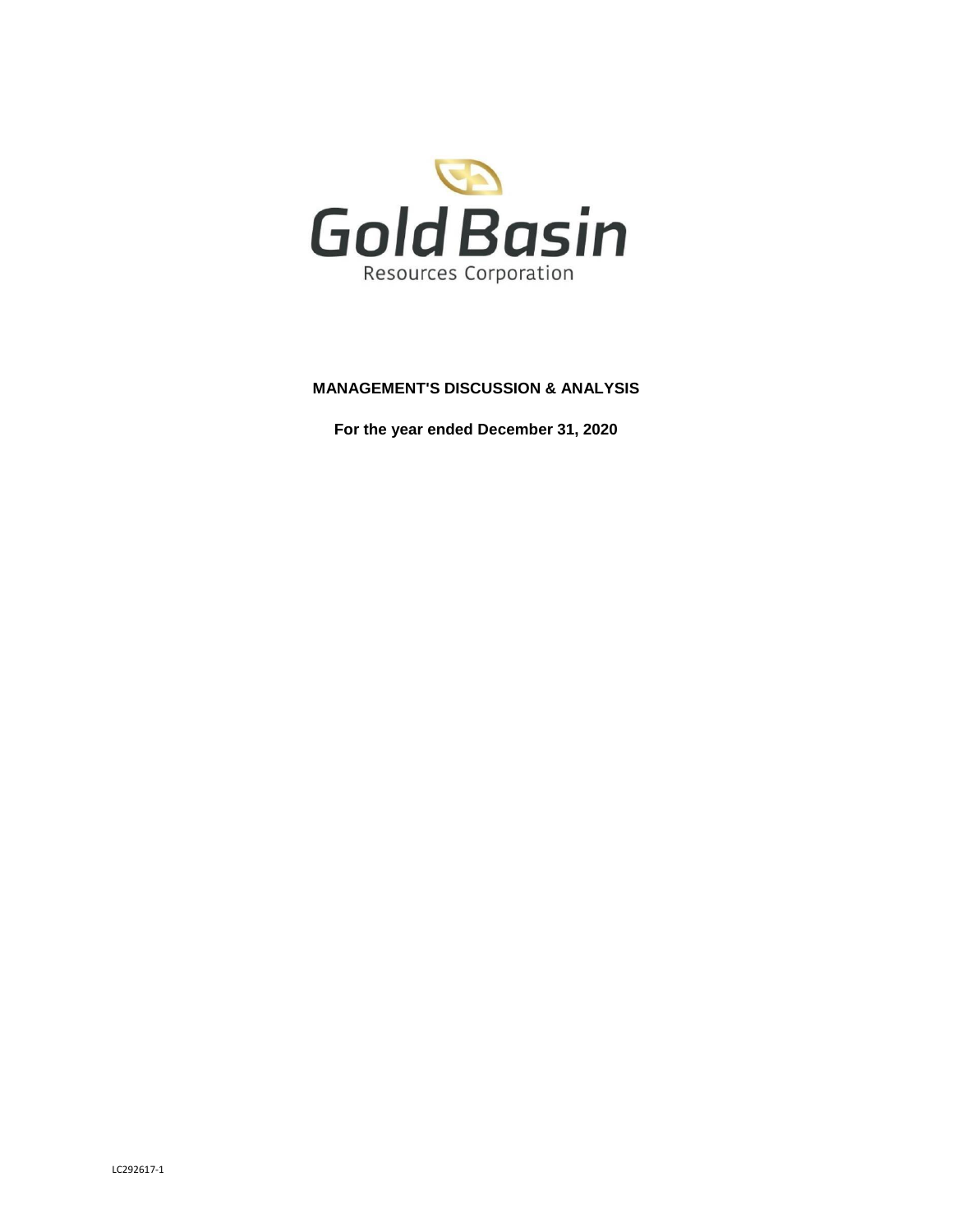### **REPORT DATE: April 30, 2021**

### **INTRODUCTION**

This Management's Discussion and Analysis ("MD&A") for Gold Basin Resources Corporation, formerly Fiorentina Minerals Inc. ("Gold Basin Resources" or the "Company") for the year ended December 31, 2020 has been prepared by management, in accordance with the requirements of National Instrument 51-102 *Continuous Disclosure Obligations*, as of April 30, 2021, and contains a review and analysis of financial results for Gold Basin Resources for the year ended December 31, 2020. This MD&A should be read in conjunction with the Company's audited consolidated financial statements and the accompanying notes for the year ended December 31, 2020. The Company's reporting currency is the Canadian dollar and all amounts in this MD&A are expressed in Canadian dollars unless otherwise noted. The Company reports its financial position, results of operations and cash-flows in accordance with International Financial Reporting Standards as issued by the International Accounting Standards Board.

# **FORWARD-LOOKING STATEMENTS**

This MD&A contains forward-looking statements and forward-looking information (collectively, "forwardlooking statements") within the meaning of applicable Canadian and U.S. securities legislation, including the *United States Private Securities Litigation Reform Act of 1995*, concerning the business, operations and financial performance and condition of the Company. All statements, other than statements of historical fact, included herein including, without limitation, management's expectations regarding the Company's growth, results of operations, estimated future revenues, future demand for and prices of gold and precious metals, business prospects and opportunities, future capital expenditures and financings (including the amount and nature thereof), anticipated content, commencement, and cost of exploration programs in respect of the Company's projects and mineral properties, anticipated exploration program results from exploration activities, the discovery and delineation of mineral deposits, resources and/or reserves on the Company's projects and mineral properties, and the anticipated business plans and timing of future activities of the Company, are forward-looking statements. In making the forward-looking statements in this MD&A, the Company has applied several material assumptions, including without limitation, that there will be investor interest in future financings, market fundamentals will result in sustained precious metals demand and prices, the receipt of any necessary permits, licenses and regulatory approvals in connection with the future exploration and development of the Company's projects in a timely manner, the availability of financing on suitable terms for the exploration and development of the Company's projects and the Company's ability to comply with environmental, health and safety laws. Although the Company believes that such statements are reasonable, it can give no assurance that such expectations will prove to be correct.

Often, but not always, forward-looking statements can be identified by the use of words such as "plans", "expects", "is expected", "may", "will", "budget", "scheduled", "estimates", "forecasts", "predicts", "intends", "targets", "aims", "anticipates" or "believes" or variations (including negative or grammatical variations) of such words and phrases or may be identified by statements to the effect that certain actions "may", "could", "should", "would", "might" or "will" be taken, occur or be achieved.

Forward looking information involves known and unknown risks, uncertainties and other factors which may cause the actual results, performance or achievements of the Company to differ materially from any future results, performance or achievements expressed or implied by the forward-looking information. Such risks and other factors include, among others: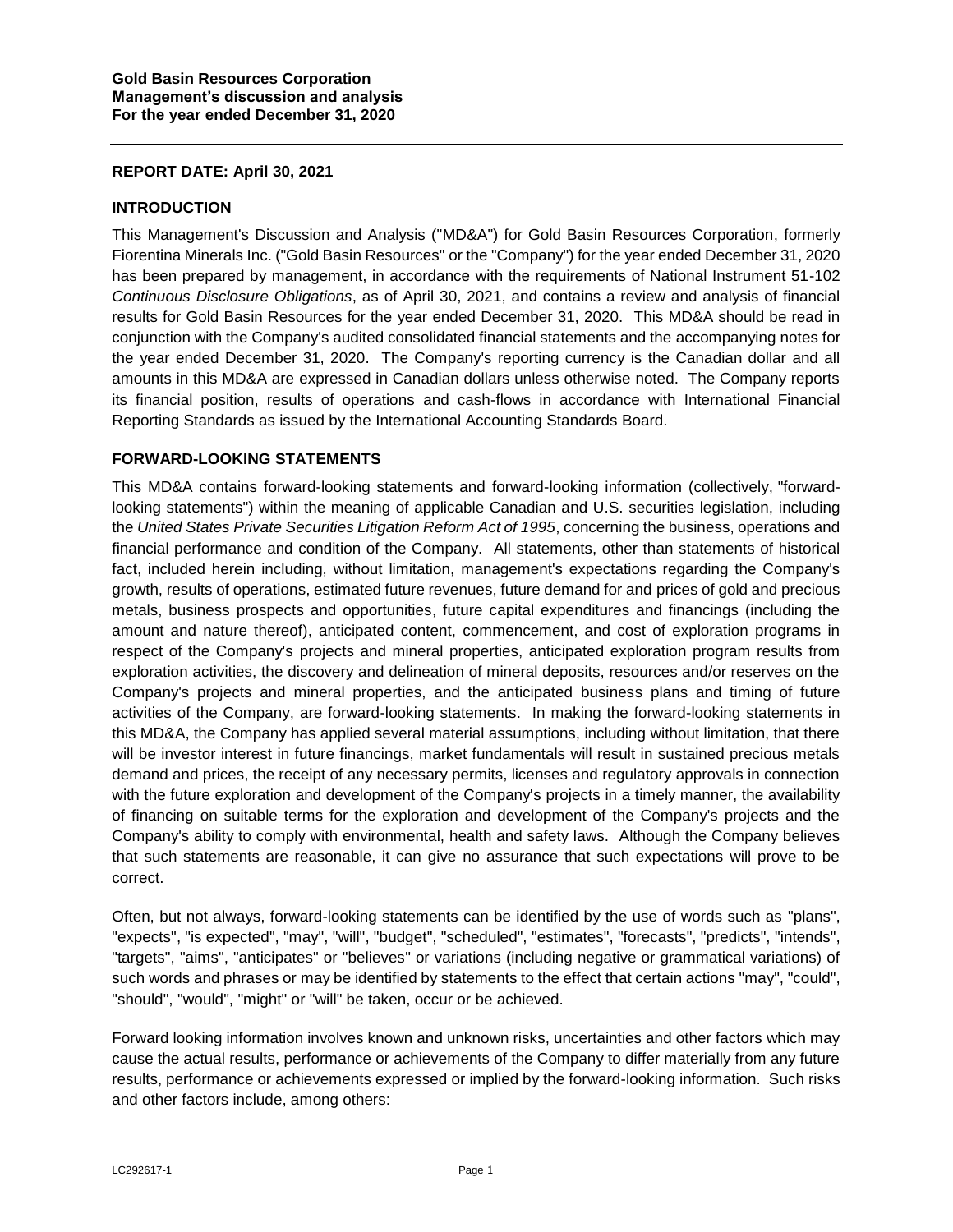- general business, economic, competitive, political and social uncertainties;
- the Company's strategies and objectives, both generally and in respect of its specific mineral properties or exploration and evaluation assets;
- the ability of the Company to obtain sufficient financing to fund its business activities and plans on an ongoing basis;
- operating and technical difficulties in connection with mineral exploration for the Company's projects generally, including the geological mapping, prospecting, drilling and sampling programs for the Company's projects;
- accuracy of probability simulations prepared to predict prospective mineral resources;
- actual results of exploration activities, including exploration results, the estimation or realization of mineral resources and mineral reserves, the timing and amount of estimated future production, costs of production, capital expenditures, and the costs and timing of the development of new deposits;
- changes in project parameters as plans continue to be refined;
- possible variations in ore grade or recovery rates, possible failures of plants, equipment or processes to operate as anticipated, accidents, labour disputes and other risks of the mining industry;
- delays in obtaining governmental and regulatory approvals, permits or financing or in the completion of development or construction activities;
- changes in laws, regulations and policies affecting mining operations, hedging practices, currency fluctuations, title disputes or claims limitations on insurance coverage and the timing and possible outcome of pending litigation, environmental issues and liabilities, risks related to joint venture operations, and risks related to the integration of acquisitions;
- requirements for additional capital, future prices of precious metals, changes in general economic conditions, changes in the financial markets and in the demand and market price for commodities;
- risks relating to epidemics or pandemics such as COVID–19, including the impact of COVID–19 on the Company's business, financial condition and results of operations; and
- those factors discussed under the headings "Risk and Uncertainties" and "Financial Instruments and Risk Management" in this MD&A and other filings of the Company with the Canadian Securities Authorities, copies of which can be found under the Company's profile on the SEDAR website at www.sedar.com.

These factors should be carefully considered and readers are cautioned not to place undue reliance on forward-looking statements. Although the forward-looking information contained in this MD&A is based upon what management believes to be reasonable assumptions, there can be no assurance that such forward-looking information will prove to be accurate, as actual results and future events could differ materially from those anticipated in such information. Such forward-looking information is made as of the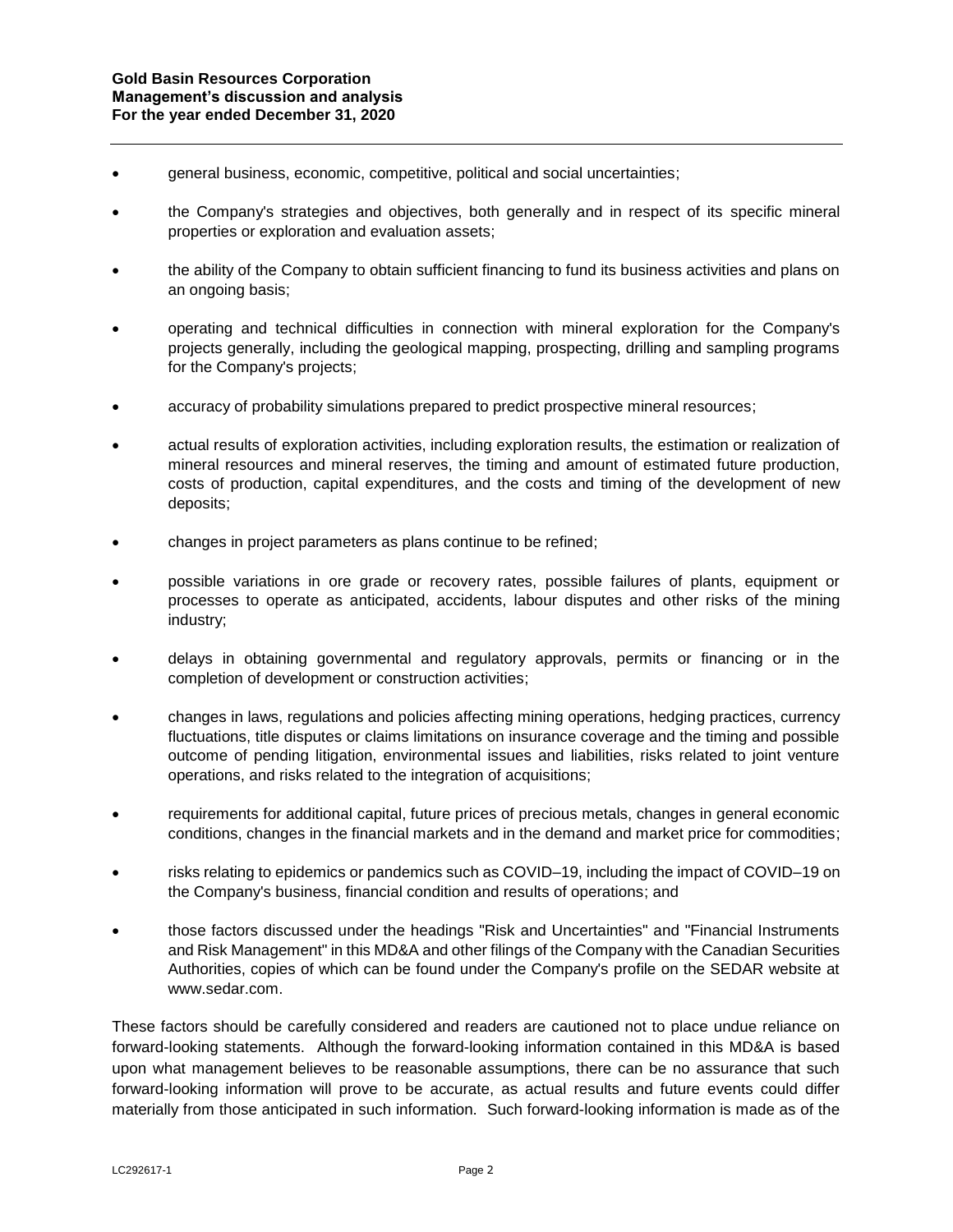date of this MD&A and, other than as required by law, the Company assumes no obligation to update or revise such forward-looking information to reflect new events or circumstances.

# **BUSINESS OVERVIEW**

The Company is a publicly traded mineral exploration company, whose common shares are listed on the Canadian Securities Exchange (the "CSE") under the symbol "GXX" and on the OTCQB Venture Market under the symbol "GXXFF". The Company is principally engaged in the acquisition, exploration and development of North American mineral properties.

The Company's exploration assets are grouped together as the Gold Basin project (the "Gold Basin Project" or the "Project") and the mining claims are located in Mojave County, Arizona, United States, which Project area is described in more detail below.

The Company's head office and registered and records offices are located at 1170 – 1040 West Georgia Street, Vancouver, British Columbia, V6E 4H1, Canada.

# **COVID-19**

The Company's priority is the health and safety of its workforce. No positive COVID-19 cases have been reported among the Company's employees, consultants, contractors, or their families. Company employees, consultants and service providers in Canada, the United States and Australia are working from home where possible. As a response to the COVID-19 crisis, Australia implemented strict lock-down protocols for the population in general during 2020 and the months following. In the United States, Arizona state measures permitted the Company to begin exploration work.

No matters or circumstances have arisen since the end of the financial year, including the COVID-19 pandemic, which significantly affected or may significantly affect the operations of the Company, the results of those operations, or the state of affairs of the Company in the future financial years.

### **EXPLORATION PROJECTS**

The Company has exploration assets in Arizona, U.S.A., which are described in more detail below. During the year ended December 31, 2020, the Company relinquished its option to acquire the Consortium Project mineral property (the "Consortium Project"), located in British Columbia, Canada.

### **Gold Basin Project**

### *Property Description*

The Gold Basin Project is located approximately 70 miles southeast of Las Vegas, Nevada, and 50 miles northwest of Kingman, Arizona, in the Gold Basin mining district of Mohave County, Arizona, U.S.A, and is accessible via Interstate Highway 93 from either Las Vegas or Kingman. The approximate geographic center of the Gold Basin Project area is located at 35˚48'N latitude and 114˚14'W longitude (N3,963,278m, E748,824m; WGS84, UTM Zone 11S). The Project area is comprised of 5 split estate mineral rights (2,389 acres) and 290 unpatented federal mining claims (5,280 acres), which together total approximately 7,669 acres (roughly 12 mi2) of land surface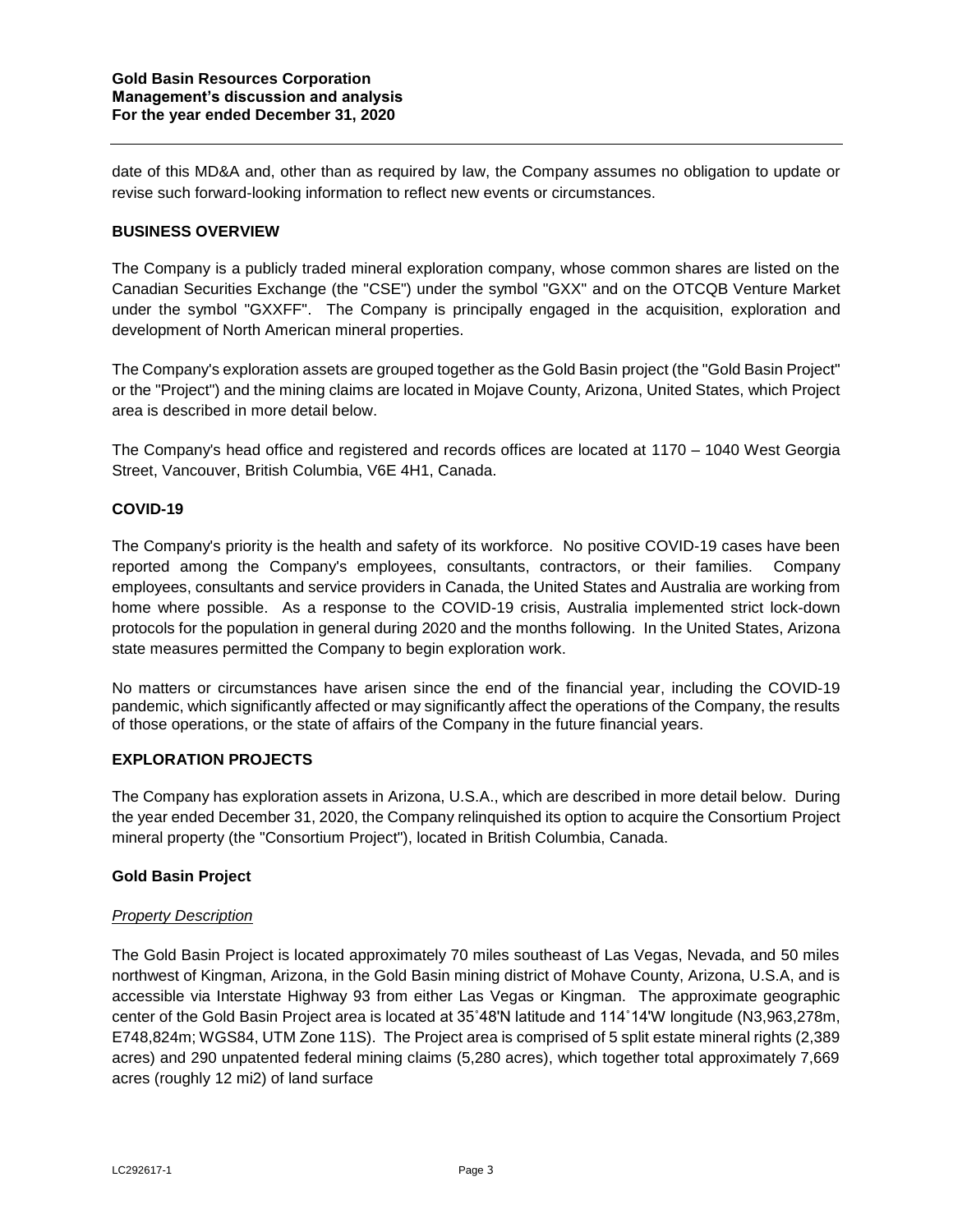## *Property Acquisition*

The Company entered into two assignment and assumption agreements dated June 16, 2020 with Centric Minerals Corporation ("Centric"), an arm's length private British Columbia corporation, whereby Centric assigned to the Company all of its rights under two letter agreements with third party vendors that were at arm's length to the Company. The Company was assigned the right to acquire an approximate aggregate 75% interest in and to the Gold Basin Project (the "Assignment") in consideration for 8,000,000 common shares in its capital, and subsequently the Company negotiated the acquisition of a 100% interest in the Project.

Following the Assignment, the Company entered into a relinquishment of rights and release deed, and a relinquishment of rights agreement and termination, whereby certain third parties with existing rights to the Project (the "Vendors") agreed to relinquish all of their right, title and interest in the Project (the "Relinquishment") in favour of the underlying owner of the Project, Aurum Exploration Inc. ("Aurum"), effective September 3, 2020. As consideration for the Relinquishment, the Company made a cash payment of AU\$1,000,000 and issued an aggregate of 10,000,001 common shares in its capital, valued at \$4,625,000, to the Vendors (collectively, the "Relinquishment Transaction").

The Company acquired its 100% interest in the Project through its wholly-owned subsidiary Gold Basin Resources (Arizona), Inc., ("Gold Basin (US)") pursuant to a purchase and sale agreement made as of September 3, 2020 (the "Purchase Agreement") among the Company, Gold Basin (US), and Aurum (the "Property Acquisition"). All of Aurum's right, title and interest in the 290 unpatented federal mining claims which comprise the bulk of the Project area was transferred to Gold Basin (US) by Quitclaim Deed on September 14, 2020. Pursuant to the Purchase Agreement, the Company issued an aggregate of 15,000,000 common shares in its capital to Aurum's nominees with the value of \$6,000,000. The closing of the Property Acquisition took place on September 18, 2020.

The 290 unpatented federal mining claims are also subject to a 1% Gross Returns Royalty (the "Centric Royalty") held by Centric Minerals Management Pty Ltd ("Centric (AUS)") pursuant to a gross returns royalty agreement dated as of January 1, 2020 between Aurum and Centric (AUS) (the "Centric Royalty Agreement"). The Centric Royalty Agreement was assigned to Gold Basin (US) by Aurum pursuant to an assignment and assumption agreement made effective as of September 14, 2020 among Aurum, Gold Basin (US) and Centric (AUS), whereby Aurum assigned all of its right, title, benefit and interest in the Centric Royalty Agreement to Gold Basin (US) and Gold Basin (US) assumed all of Aurum's obligations thereunder, including the payment of the Centric Royalty thereunder.

The split estate mineral rights are subject to a perpetual production royalty held by Newmont Corporation of 3.5% gross returns from the sale or other disposition of all metals and minerals produced from those portions of the Project area previously owned by Sante Fe Pacific Railroad Company pursuant to the terms of an option agreement entered into by Sante Fe Pacific Railroad Company and Aurumbank Incorporated as of February 9, 2004.

The Company has filed a National Instrument 43-101 *Standards of Disclosure for Mineral Projects* ("NI 43- 101") Technical Report entitled "National Instrument 43-101 Technical Report, Geology and Exploration at the Gold Basin Project, Mohave County, Arizona, USA", dated February 25, 2021 with an effective date of February 5, 2021 (the "Technical Report"). The Technical Report was prepared by Hard Rock Consulting LLC, and can be viewed on the Company's profile on the SEDAR website at www.sedar.com and on the Company's website.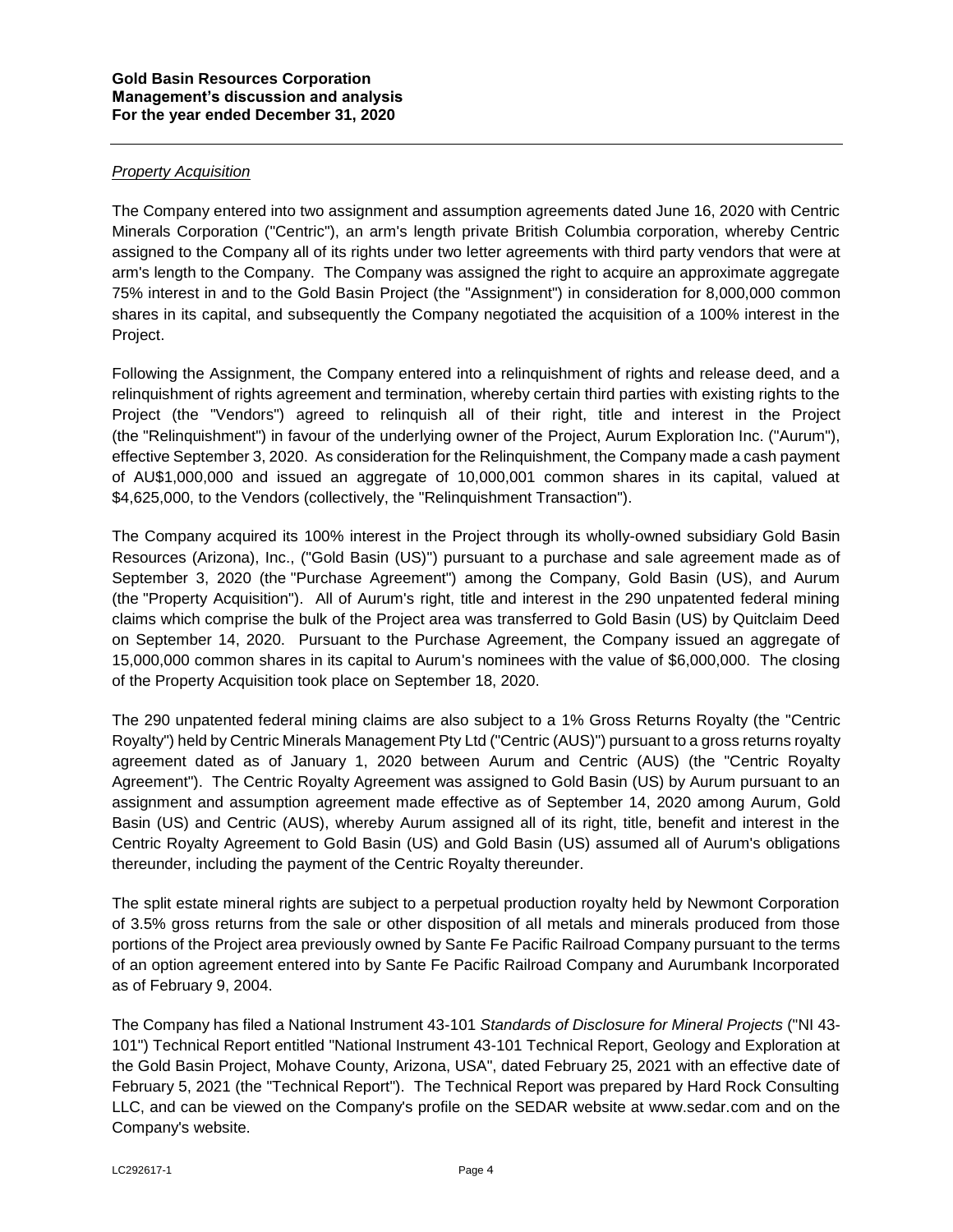A large portion of the technical information included below is sourced from the Technical Report. As the information is necessarily summarized, readers are encouraged to review the Technical Report in its entirety, including all qualifications and assumptions. The Technical Report is intended to be read as a whole, and sections should not be read or relied upon out of context. For the purposes of the following summary, capitalized terms not defined herein have the meanings given to them in the Technical Report.

## *Accessibility*

The Gold Basin Project is readily accessible from both Las Vegas, Nevada and Kingman, Arizona via Interstate Highway 93 to Pierce Ferry Road. The primary Project access road, BLM Road 9748, extends to the west from Pierce Ferry Road immediately past mile marker 17 (northeast of Highway 93). BLM Road 9748 is a well-used but largely unimproved gravel road that turns into BLM Road 9761 within about a mile of the Project area. Local access throughout the Project area, including to old workings and drill pads, is provided by an assortment of secondary gravel roads and jeep trails, most of which are suitable for twowheel drive vehicles.

Exploration work can be carried out year-round, though local flooding during heavy rains in the late summer months can occasionally limit access to and throughout the Project site for short periods of time.

# *Geology and Mineralisation*

Bedrock in the Project area is primarily comprised of Precambrian gneiss and rapakivi-like granite, and a Cretaceous two-mica granite. The Precambrian and Cretaceous rocks are both cut by the Cyclopic detachment fault, the southernmost extension of the regional South Virgin-White River detachment. The Cyclopic detachment consists of at least two low-angle normal faults that strike northwest and dip generally less than 20° southwest. The fault contains Precambrian crystalline rocks in both its hanging wall and footwall and locally cuts the Cretaceous two-mica granite.

The Cyclopic detachment fault is the most dominant structural feature in the Gold Basin district, and it is presently thought to be the primary district-scale control over gold mineralisation. Gold grade and distribution at the Gold Basin Project are primarily controlled by structure, specifically the series of nearhorizontal detachment fault planes cutting the Precambrian gneissic basement. Gold mineralisation is localized within brecciated, gouged, and shattered zones which range in thickness from 1m to 30m. Based on the drill data, at least four separate detachment planes occur within a package of stacked shears with an aggregate thickness of about 200m, though at present only two of these planes are known to be important with respect to gold occurrence.

Gold mineralisation is the result of a low sulphidation and shallow epithermal depositional system. Sulphide is recorded in several holes but is typically not present above depths of 100 to 200m. The mineralised zones have fairly well-defined tops and bottoms, which is typical of shallow, hydrostatically open, epithermal systems.

### *Exploration Status*

Over the past four decades, roughly fifteen different operators have completed approximately 40,312m of drilling in a total of 587 drill holes throughout the Gold Basin Project area. During that same time frame, the Project has been subject to a variety of other exploration activities, including soil, rock, and trench sampling, geologic mapping, and ground and air magnetic surveys.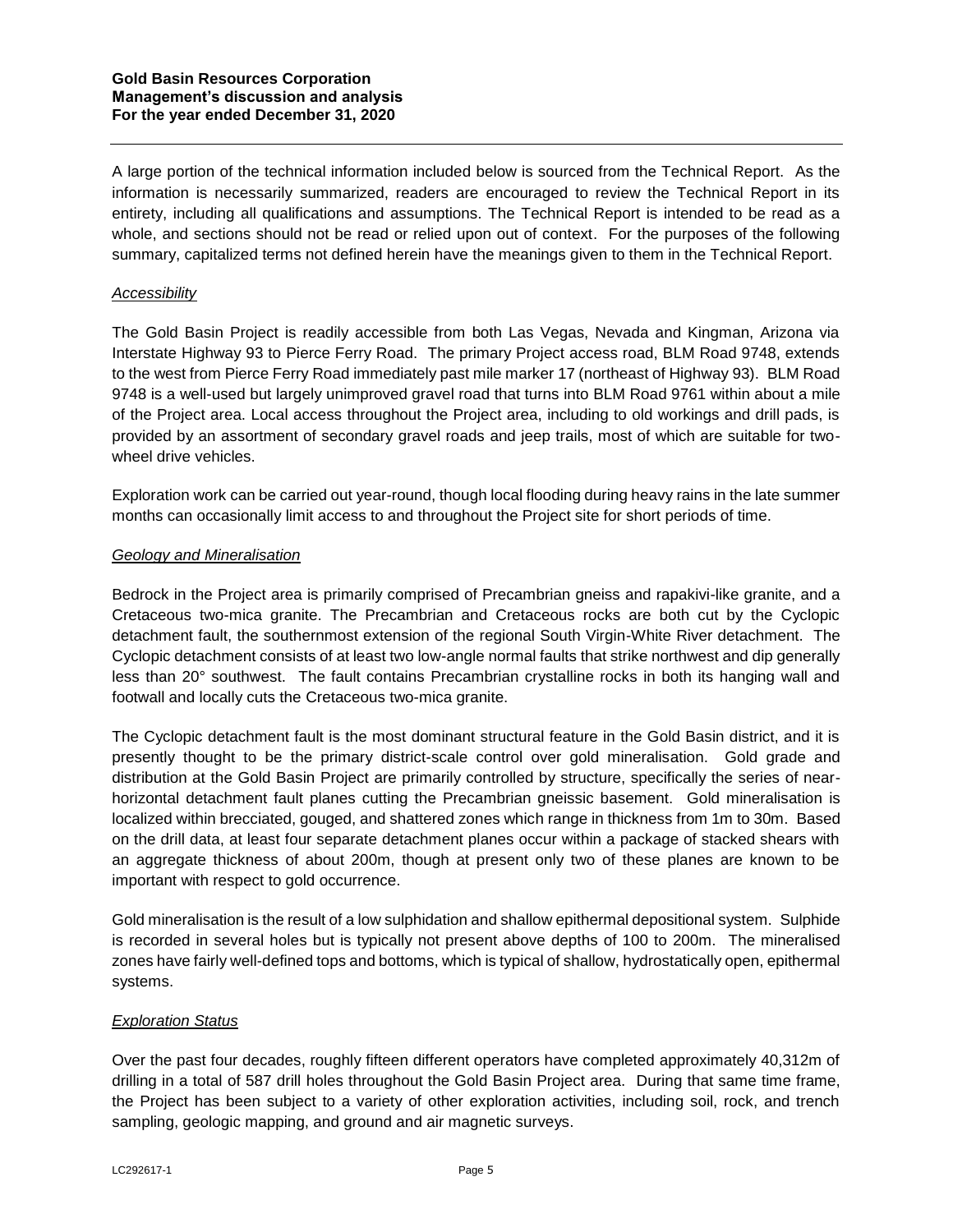The Company initiated an 88-hole Phase 1 reverse circulation drilling program in the Autumn of 2020 (the "Phase 1 Drilling Program"), which was intended to increase the density of drilling and quality of data in the Cyclopic and Cyclopic NW target areas to a degree sufficient to support estimation of mineral resources in accordance with the definitions and standards of disclosure prescribed by NI 43-101.

The Phase 1 Drilling Program has been expanded twice since its initialisation due to the continued positive results received. To date, the Company has completed a total of 103 holes totalling 9,537m with hole depths ranging from 67 to 110m. The Phase 1 Drilling Program has confirmed a series of vertically-stacked, laterally-extensive mineralised zones previously identified in both the historical and current drilling and has confirmed that the gold mineralisation is contiguous between the historical gold bearing zones and extends to greater depth at the Cyclopic Mine than was previously known. The gold bearing structures cover an area 1,650m long (NNW) and over 650m wide (East to West), starting at surface and extending to over 90m depth. The gold-bearing structures pinch and swell in all directions and, in places, are more than 50m thick and contain continuous gold mineralisation. The structures remain open in all directions.

At present, approximately 1000 samples from the Phase 1 Drilling Program are still to be assayed with results expected in May 2021. Diamond drilling commenced in April 2021 with four (4) x HQ holes to be drilled at the Stealth Deposit (approximately 1km west of the Cyclopic Deposit. Four (4) x PQ holes are also planned at the Cyclopic deposit to provide samples for metallurgical testwork.

Highlights of the drilling to date include:

- 39.6m @ 0.52 g/t Au from 47.24m in hole CM-20-023 incl. 12.2m @ 1.13 g/t Au
- 28.7m  $@$  0.59 g/t Au from 7.62 m in hole CM-20-078 incl. 13.7 m  $@$  1.1 g/t Au
- 10.67m @ 0.98 g/t Au from 15.24m in hole CM-20-090
- 9.1m @ 6.52 g/t Au from surface in hole CM-20-61
- 13.7m @ 1.17 g/t Au from 21.34m in hole CM-20-10
- 18.3m @ 1.30 g/t Au from 38.1m in hole CM-20-11
- 13.7m @ 1.20 g/t Au from 54.86m in hole CM-20-19

Further significant drill intersections are shown in Table 1.

# **Table 1: Significant Drill Intersections**

| <b>HOLE ID</b>  | From m   | To m  | Intersection m | Gold Grade<br>g/t | <b>Detachment</b><br><b>Mineralised</b><br><b>Identification</b> |
|-----------------|----------|-------|----------------|-------------------|------------------------------------------------------------------|
| <b>CM-20-01</b> | 19.8     | 33.5  | 13.7           | 0.43              | Detachment 2                                                     |
| <b>CM-20-02</b> | $\Omega$ | 24.4  | 24.4           | 1.38              | Detachment 1                                                     |
| incl.           | 0        | 4.8   | 4.8            | 3.23              |                                                                  |
| and             | 12.2     | 21.3  | 9.1            | 2.2               |                                                                  |
| <b>CM-20-03</b> | 22.86    | 25.91 | 3.1            | 1.04              | Detachment 1                                                     |
| <b>CM-20-04</b> | 16.8     | 33.5  | 16.7           | 0.34              | Detachment 1                                                     |
| <b>CM-20-05</b> | 6.1      | 45.72 | 39.6           | 0.37              | Detachment 1                                                     |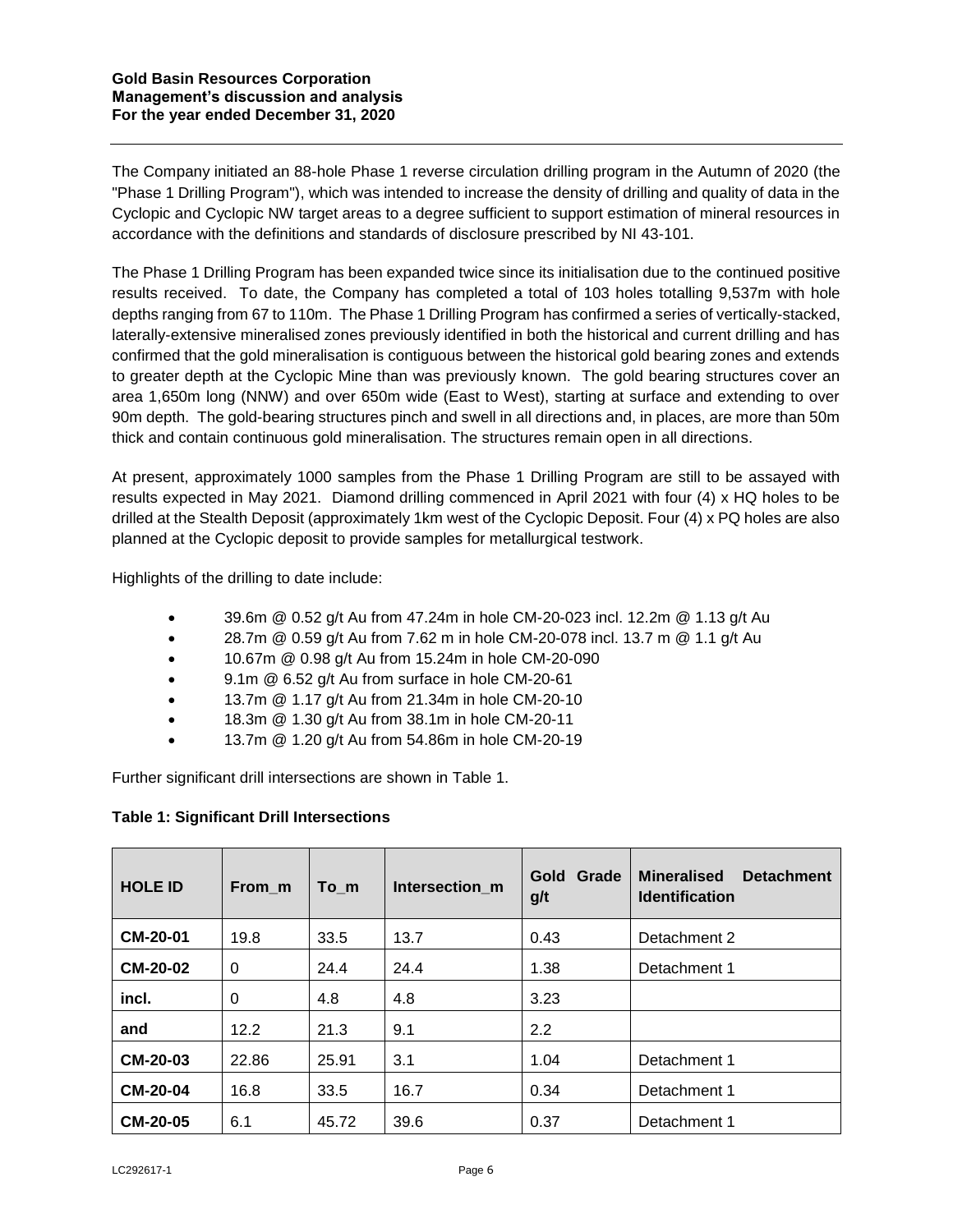## **Gold Basin Resources Corporation Management's discussion and analysis For the year ended December 31, 2020**

| <b>HOLE ID</b>  | From_m | $To$ _m | Intersection m | Gold Grade<br>g/t | <b>Mineralised</b><br><b>Detachment</b><br><b>Identification</b> |  |
|-----------------|--------|---------|----------------|-------------------|------------------------------------------------------------------|--|
| <b>CM-20-08</b> | 12.19  | 18.29   | 6.1            | 1.37              | Detachment 1                                                     |  |
| <b>CM-20-08</b> | 71.63  | 86.87   | 15.2           | 0.50              | Detachment 2                                                     |  |
| CM-20-09        | 21.34  | 27.43   | 6.1            | 0.60              | Detachment 1                                                     |  |
| CM-20-10        | 21.34  | 35.05   | 13.7           | 1.17              | Detachment 1                                                     |  |
| incl.           | 28.96  | 30.48   | 1.5            | 5.32              |                                                                  |  |
| CM-20-11        | 16.8   | 35.1    | 18.3           | 1.34              | Detachment 1                                                     |  |
| incl.           | 24.4   | 33.5    | 9.1            | 2.40              |                                                                  |  |
| <b>CM-20-12</b> | 16.76  | 53.34   | 36.6           | 0.45              | Detachment 1 & 2                                                 |  |
| incl            | 39.62  | 50.29   | 10.7           | 0.85              |                                                                  |  |
| CM-20-13        | 4.57   | 32      | 27.4           | 0.58              | Detachment 1 & 2                                                 |  |
| incl.           | 4.57   | 9.14    | 4.6            | 1.50              |                                                                  |  |
| CM-20-16        | 21.3   | 51.8    | 30.5           | 0.59              | Detachment 1                                                     |  |
| incl.           | 21.3   | 36.6    | 15.3           | 1.01              |                                                                  |  |
| <b>CM-20-17</b> | 25.91  | 73.15   | 47.2           | 0.69              | Detachment 1 & 2                                                 |  |
| incl.           | 38.1   | 56.39   | 18.3           | 1.30              |                                                                  |  |
| CM-20-19        | 39.62  | 73.15   | 33.5           | 0.65              | Detachment 1 & 2                                                 |  |
| incl.           | 54.86  | 68.58   | 13.7           | 1.20              |                                                                  |  |
| CM-20-020       | 19.81  | 27.43   | 7.6            | 0.4               | Detachment 1                                                     |  |
| <b>CM-20-21</b> | 19.8   | 67.1    | 47.3           | 0.31              | Detachment 1 and 2                                               |  |
| CM-20-022       | 10.67  | 73.15   | 62.5           | 0.32              | Detachments 1 and 2                                              |  |
| incl.           | 60.96  | 68.58   | 7.6            | 1.17              |                                                                  |  |
| CM-20-023       | 47.24  | 86.87   | 39.6           | 0.52              | Detachments 1 and 2                                              |  |
| incl.           | 59.44  | 71.63   | 12.2           | 1.13              |                                                                  |  |
| CM-20-024       | 18.29  | 24.38   | 6.1            | 0.62              | Detachment 1                                                     |  |
| <b>CM-20-26</b> | 85.3   | 91.4    | 6.1            | 0.71              | Detachment 2                                                     |  |
| <b>CM-20-27</b> | 33.5   | 41.2    | 7.7            | 0.68              | Detachment 1                                                     |  |
| <b>CM-20-32</b> | 7.6    | 13.7    | 6.1            | 0.83              | Detachment 1                                                     |  |
| <b>CM-20-32</b> | 24.4   | 41.1    | 16.7           | 0.30              | Detachment 2                                                     |  |
| incl.           | 24.4   | 27.4    | 3.0            | 1.08              |                                                                  |  |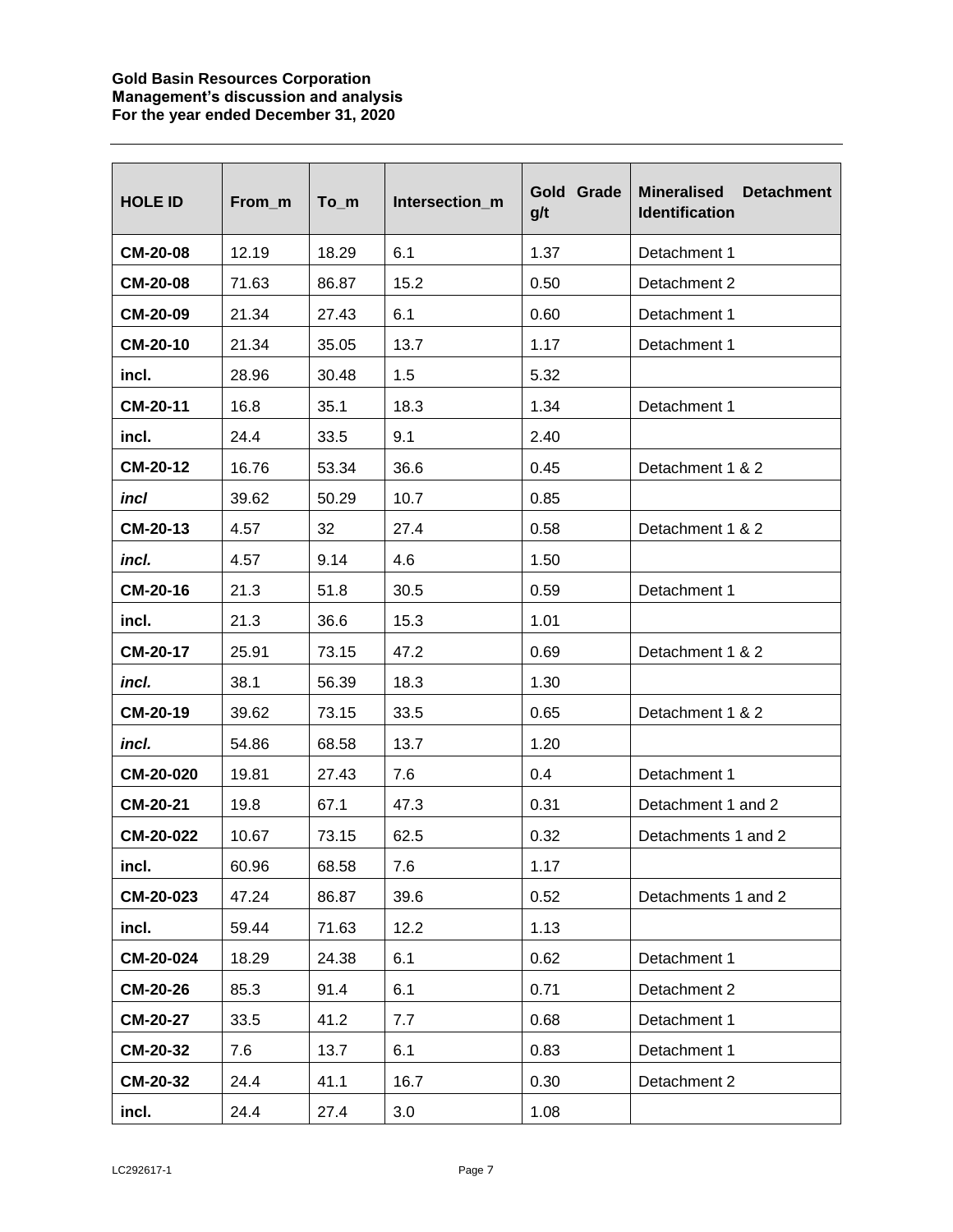## **Gold Basin Resources Corporation Management's discussion and analysis For the year ended December 31, 2020**

| <b>HOLE ID</b>  | From m      | $To$ _m | Intersection m | Gold Grade<br>g/t | <b>Mineralised</b><br><b>Detachment</b><br><b>Identification</b> |  |
|-----------------|-------------|---------|----------------|-------------------|------------------------------------------------------------------|--|
| <b>CM-20-37</b> | 3.1         | 21.3    | 18.2           | 1.62              | Detachment 1                                                     |  |
| incl.           | 4.6         | 13.7    | 9.1            | 2.70              |                                                                  |  |
| CM-20-38        | 1.5         | 19.8    | 18.3           | 0.51              | Detachment 1                                                     |  |
| CM-20-040       | 54.86       | 60.96   | 6.1            | 0.71              | Detachment 2                                                     |  |
| CM-20-041       | 7.62        | 15.24   | 7.6            | 0.58              | Detachment 1                                                     |  |
| CM-20-041       | 33.53       | 50.29   | 16.8           | 0.57              | Detachment 2                                                     |  |
| incl.           | 42.67       | 47.24   | 4.6            | 1.42              |                                                                  |  |
| <b>CM-20-42</b> | 16.8        | 19.8    | 3.0            | 1.00              | Detachment 1                                                     |  |
| <b>CM-20-42</b> | 39.6        | 48.8    | 9.2            | 0.49              | Detachment 2                                                     |  |
| CM-20-044       | 24.38       | 44.20   | 19.8           | 0.43              | Detachment 1                                                     |  |
| CM-20-045       | 22.86       | 30.48   | 7.6            | 0.48              | Detachment 1                                                     |  |
| CM-20-045       | 42.67       | 51.8    | 9.1            | 0.79              | Detachment 2                                                     |  |
| incl.           | 45.72       | 51.82   | 6.1            | 1.02              |                                                                  |  |
| <b>CM-20-46</b> | 0           | 27.4    | 27.4           | 0.3               | Detachment 1                                                     |  |
| CM-20-49        | 0           | 4.6     | 4.6            | 1.29              | Detachment 1                                                     |  |
| <b>CM-20-51</b> | $\mathbf 0$ | 3.05    | 3.05           | 2.06              | Detachment 1                                                     |  |
| CM-20-51        | 36.6        | 41.1    | 4.5            | 1.04              | Detachment 2                                                     |  |
| CM-20-61        | 0           | 9.14    | 9.1            | 6.52              | Detachment 1                                                     |  |
| incl.           | 0.00        | 1.52    | 1.5            | 12.87             |                                                                  |  |
|                 | 1.52        | 3.05    | 1.5            | 7.01              |                                                                  |  |
|                 | 3.05        | 4.57    | 1.5            | 3.14              |                                                                  |  |
|                 | 4.57        | 6.10    | 1.5            | 12.53             |                                                                  |  |
|                 | 6.10        | 7.62    | 1.5            | 3.16              |                                                                  |  |
| <b>CM-20-62</b> | 22.9        | 38.1    | 15.2           | 0.62              | Detachment 1                                                     |  |
| incl.           | 29          | 35.1    | 6.1            | 1.06              |                                                                  |  |
| CM-20-071       | 0.00        | 4.57    | 4.6            | 0.66              | Detachment 1                                                     |  |
| CM-20-074       | 15.24       | 33.53   | 18.3           | 0.41              | Detachment 1                                                     |  |
| incl.           | 16.76       | 18.29   | 1.5            | 1.56              |                                                                  |  |
| CM-20-076       | 15.24       | 28.96   | 13.7           | 0.51              | Detachment 1                                                     |  |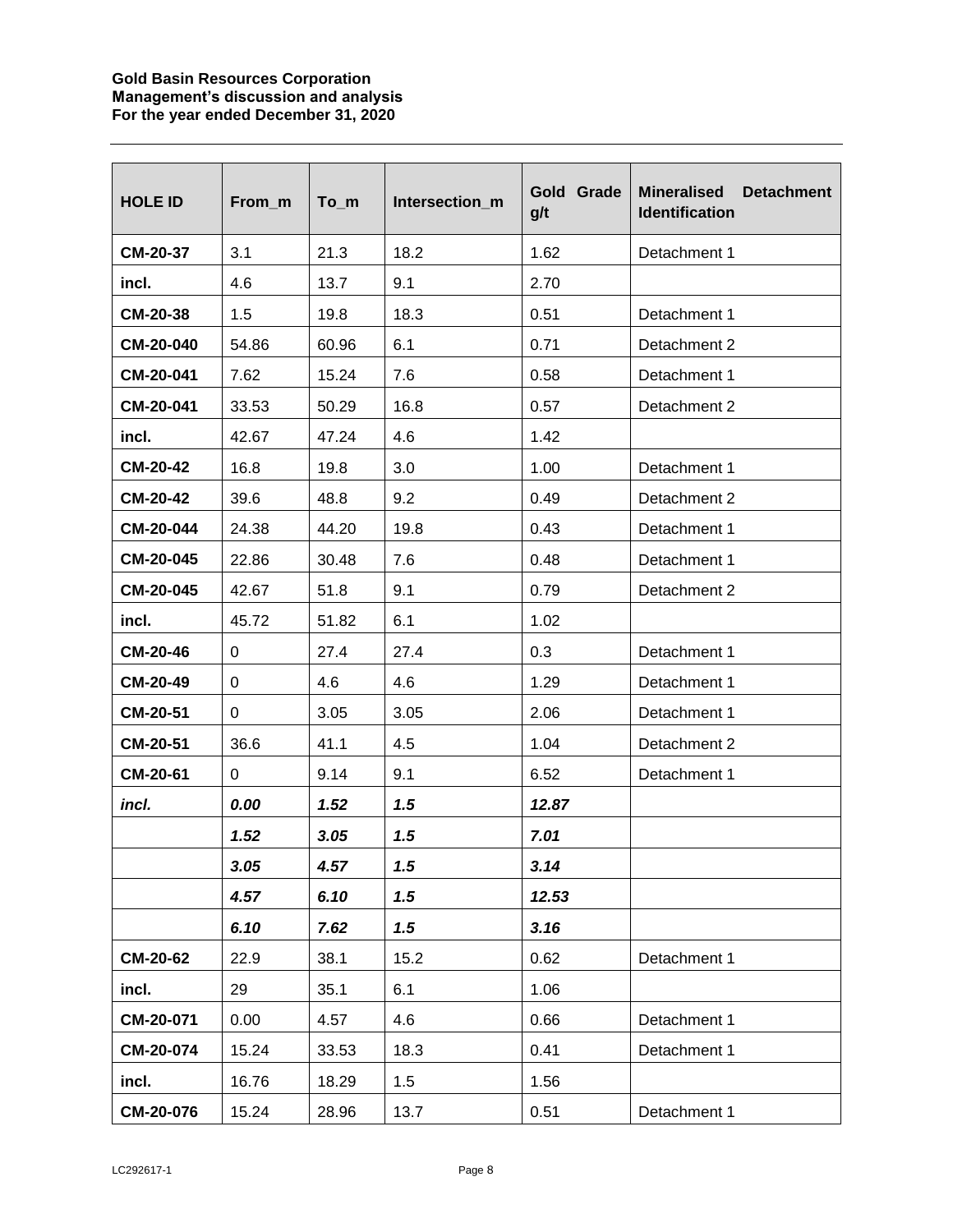# **Gold Basin Resources Corporation Management's discussion and analysis For the year ended December 31, 2020**

| <b>HOLE ID</b>   | From m | To m  | Intersection m | Grade<br>Gold<br>g/t | <b>Mineralised</b><br><b>Detachment</b><br><b>Identification</b> |  |
|------------------|--------|-------|----------------|----------------------|------------------------------------------------------------------|--|
| incl.            | 22.86  | 27.43 | 4.6            | 0.82                 |                                                                  |  |
| <b>CM-20-078</b> | 7.62   | 36.28 | 28.7           | 0.59                 | Detachment 1                                                     |  |
| incl.            | 22.86  | 36.58 | 13.7           | 1.10                 |                                                                  |  |
| CM-20-079        | 24.38  | 36.58 | 12.2           | 0.80                 | Detachment 1                                                     |  |
| CM-20-083        | 19.81  | 39.62 | 19.8           | 0.50                 | Detachment 1                                                     |  |
| incl.            | 30.48  | 36.58 | 6.1            | 1.1                  |                                                                  |  |
| CM-20-083        | 79.25  | 82.3  | 3.05           | 1.09                 | Detachment 3                                                     |  |
| <b>CM-20-090</b> | 15.24  | 25.91 | 10.67          | 0.98                 | Detachment 1                                                     |  |
| incl.            | 16.76  | 19.81 | 3.05           | 2.5                  |                                                                  |  |
|                  |        |       |                |                      |                                                                  |  |

# *Planned Exploration Activities*

In addition to the continuation of the Company's RC drilling program at the Cyclopic deposit that is designed to define the limits and distribution of mineralisation and to potentially support the upgrade of future mineral resource classifications, the Company is also planning approximately 1000m of PQ diamond core drilling in order to confirm the thickness and grades of the detachment fault zones at Cyclopic and Cyclopic NW and also to provide sample material for metallurgical testwork that will include both bottle roll and column testing to gather recovery data for a heap leach gold recovery process.

The mineralised portion of the Cyclopic Fault as currently drill-defined is centrally located with respect to several other gold mineralised zones previously identified within the much larger Cyclopic District. Aside from the Cyclopic Mine and Cyclopic NW historical targets, the Company's land package includes four other zones of historical gold mineralisation within a NW-trending area 11 km long and 2 km wide. Therefore, additional geophysical airborne surveys are anticipated to be undertaken with a view to additional target definition over the Gold Basin Project as historical gold geochemical anomalies together with surface alteration indicate good potential for extending gold mineralisation north-westward along the Cyclopic Fault.

The lack of historical surface and drill data south of the Cyclopic Mine target makes it difficult to assess the potential for a south-eastward extension of mineralisation along the Cyclopic Fault. A south-eastward extension can be inferred from detailed air magnetic anomalies, but additional surface exploration and scout drilling are needed to confirm this potential.

# *Consortium Project*

The Company entered into a property option agreement dated January 5, 2018 (the "Property Option Agreement") with Rich River Exploration Ltd. and Craig Lynes (collectively, the "Optionors") whereby the Company was granted an irrevocable and exclusive option to acquire a 100% interest in the Consortium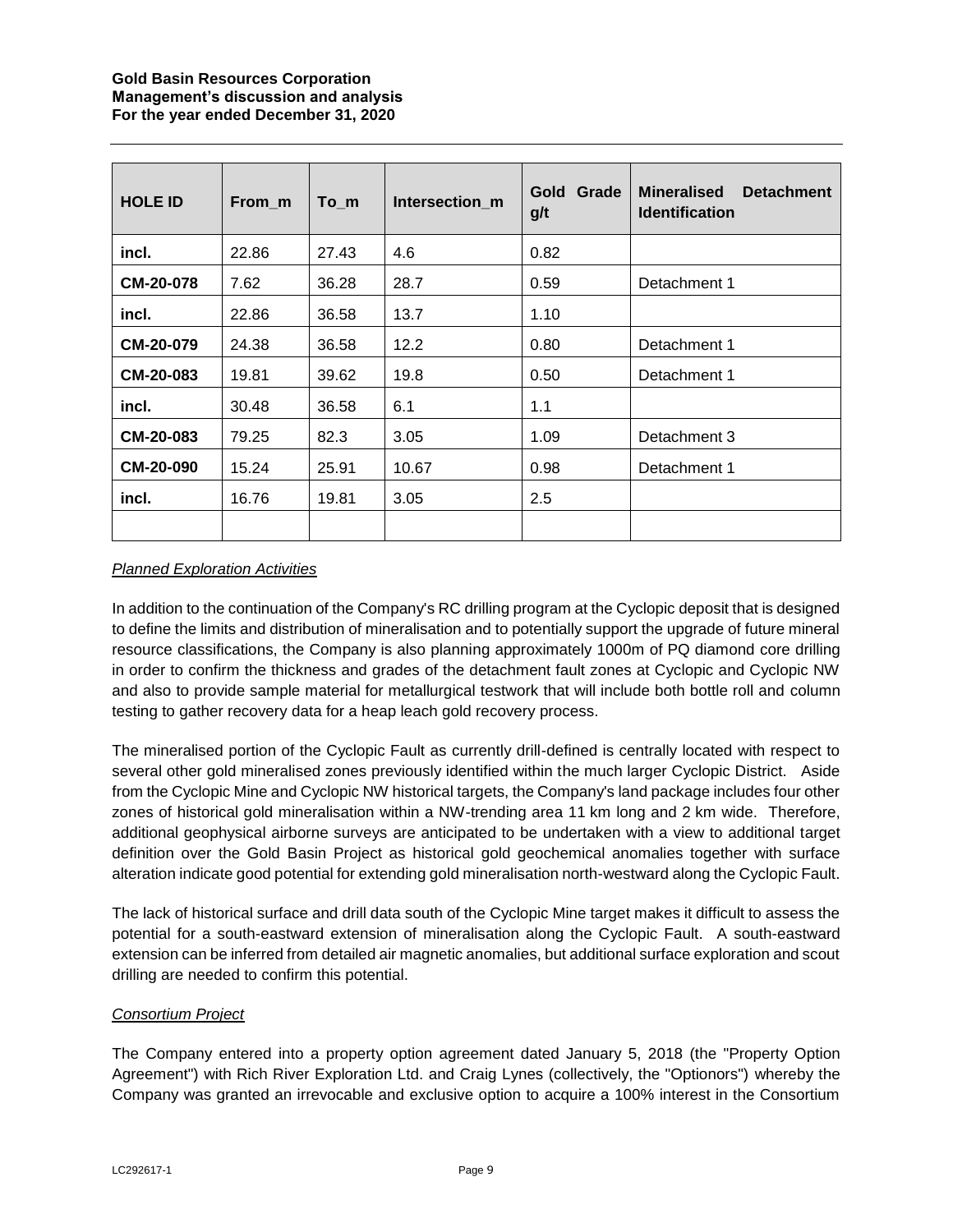Project, consisting of three mineral titles covering an area of 1,161 hectares, approximately 35 km south of the town of Sayward in the Nanaimo Mining Division, British Columbia.

The Company acquired a 51% interest in the Consortium Project (the "Stage 1 Interest") through the payment of \$5,000 to the Optionors upon the execution and delivery of the Property Option Agreement by the parties (the "Stage 1 Option Consideration"). To acquire an additional 49% interest in the Consortium Project, the Issuer was required to: (i) pay a total of \$155,000 in cash payments to Rich River; (ii) issue a total of 600,000 Common Shares to Rich River; and (iii) incur an aggregate minimum of \$500,000 in exploration expenditures on the Consortium Project (together with the Stage 1 Option Consideration, the "Option Consideration"), in accordance with the following schedule:

| <b>Date for Completion</b>                                                            | <b>Cash Payment</b> | Number of<br><b>Common Shares to</b><br>be Issued | <b>Minimum</b><br><b>Exploration</b><br><b>Expenditures to be</b><br><b>Incurred</b> |
|---------------------------------------------------------------------------------------|---------------------|---------------------------------------------------|--------------------------------------------------------------------------------------|
| Upon execution of Property<br>Option Agreement                                        | \$5,000<br>(paid)   | Nil                                               | Nil                                                                                  |
| Upon the closing of the<br>Company's initial public<br>offering                       | Nil                 | 100,000<br>(issued)                               | Nil                                                                                  |
| Upon the listing of the<br>Company's common shares on<br>the CSE                      | \$5,000<br>(paid)   | Nil                                               | Nil                                                                                  |
| On or before the 1st<br>anniversary of the listing of the<br>common shares on the CSE | \$20,000            | 100,000                                           | \$100,000                                                                            |
| On or before the 2nd<br>anniversary of the listing of the<br>common shares on the CSE | \$30,000            | 100,000                                           | \$100,000                                                                            |
| On or before the 3rd<br>anniversary of the listing of the<br>common shares on the CSE | \$100,000           | 300,000                                           | \$300,000                                                                            |

The Company entered into an amendment to the Property Option Agreement dated October 29, 2020, whereby the Company was granted an extension to the end of November with respect to certain obligations under the agreement. After considering and evaluating the exploration potential of the Consortium Project and the Company's exploration focus going forward, the Company decided to relinquish its option to acquire a 100% interest in the Consortium Project. By relinquishing the option to the Consortium Project, the Company is not subject to any further obligations in respect of the Consortium Project.

# **Quality Control And Quality Assurance**

The Company initiated RC drilling on the Gold Basin Project on November 14, 2020 and as of the date of this MD&A has drilled approximately 9,537m in 103 holes, with hole depths ranging from 67m to 110m. All holes are vertical and are being drilled with dry air (no injected water or other fluid) using a centre-return hammer.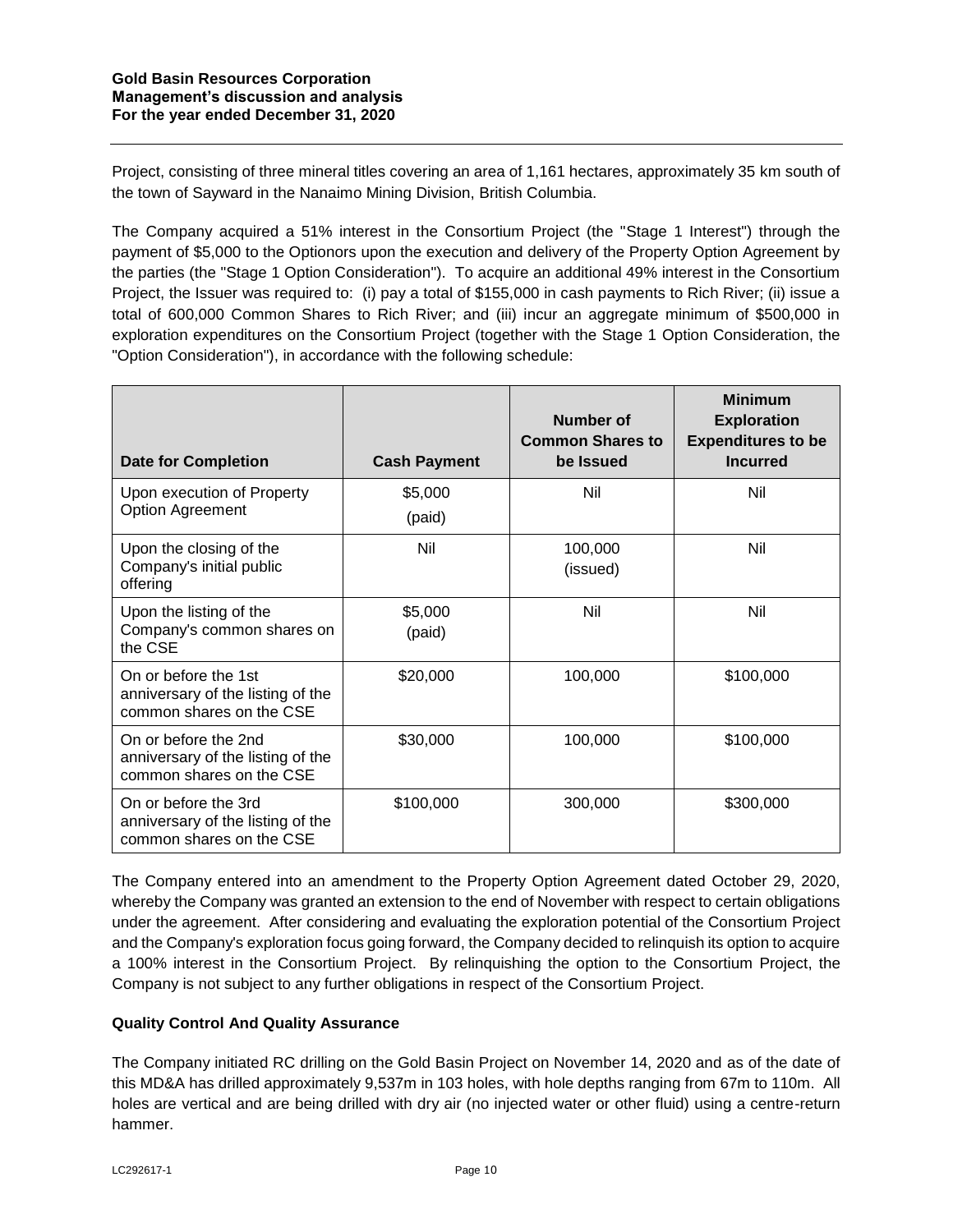Samples are collected every 5 feet (1.52m) and are reduced on-site using a triple-tier Gilson splitter, producing a 2kg - 3kg assay sample and a 3kg - 5kg twin sample that can be used for met testing or reassay work. Coarse blank material, standard reference pulps, and split duplicates are inserted into the sample stream on a 1-in-20 sample basis such that each 23-sample group contains one blank, one duplicate, and one reference pulp. Three standard reference pulps at three different gold grades (0.154 ppm, 0.778ppm, and 2.58ppm) are being used. One 1.52m drill interval in every four intervals is weighed in order to monitor recovery.

Assay samples are placed in shipping sacks, together with the field inserts, upon completion of each hole. After four holes are completed, all assay samples are transported in their respective shipping sacks to the FedEx Freight centre in Kingman, Arizona by a site geologist, and the samples are sent via FedEx to American Assay Lab ("AAL") in Reno, Nevada. Prior to shipping, all assay samples are maintained under the direct control and supervision of the on-site geological staff.

Upon arrival in Reno, Nevada at AAL, the samples are prepared using AAL code PV03 procedure (pulverize 0.3kg split to 85% passing 75 micron) and fire-assayed for gold using AAL code FA-PB30-ICP procedure (30gm fire with ICP-OES finish). AAL also inserts its own certified reference materials plus blanks and duplicates.

# **Qualified Person**

Charles Straw BSc., a qualified person as defined by NI 43-101, has reviewed the scientific and technical information that forms the basis for this MD&A and has approved the disclosure herein. Mr. Straw is not independent of the Company as he is the President and a director of the Company, and holds securities of the Company.

# **OTCQB LISTING**

Effective April 26, 2021, the common shares in the capital of the Company were approved for and commenced trading in the United States on the OTC Markets Group's OTCQB Venture Market ("OTCQB"). The common shares are trading on the OTCQB under the ticker symbol "GXXFF" and will continue to trade on the Canadian Securities Exchange under the ticker symbol "GXX".

### **RISK FACTORS**

The Company is in the business of acquiring, exploring and, if warranted, developing and exploiting natural resource properties. Due to the nature of the Company's proposed business and the present stage of exploration of its mineral properties the following risk factors, among others, will apply:

### **Resource Industry is Intensely Competitive**

The Company's business is the acquisition, exploration and development of resource properties. The resource industry is intensely competitive, and the Company will compete with other companies that have far greater resources.

### **Resource Exploration and Development is Generally a Speculative Business**

Resource exploration and development is a speculative business and involves a high degree of risk, including, among other things, unprofitable efforts resulting both from the failure to discover mineral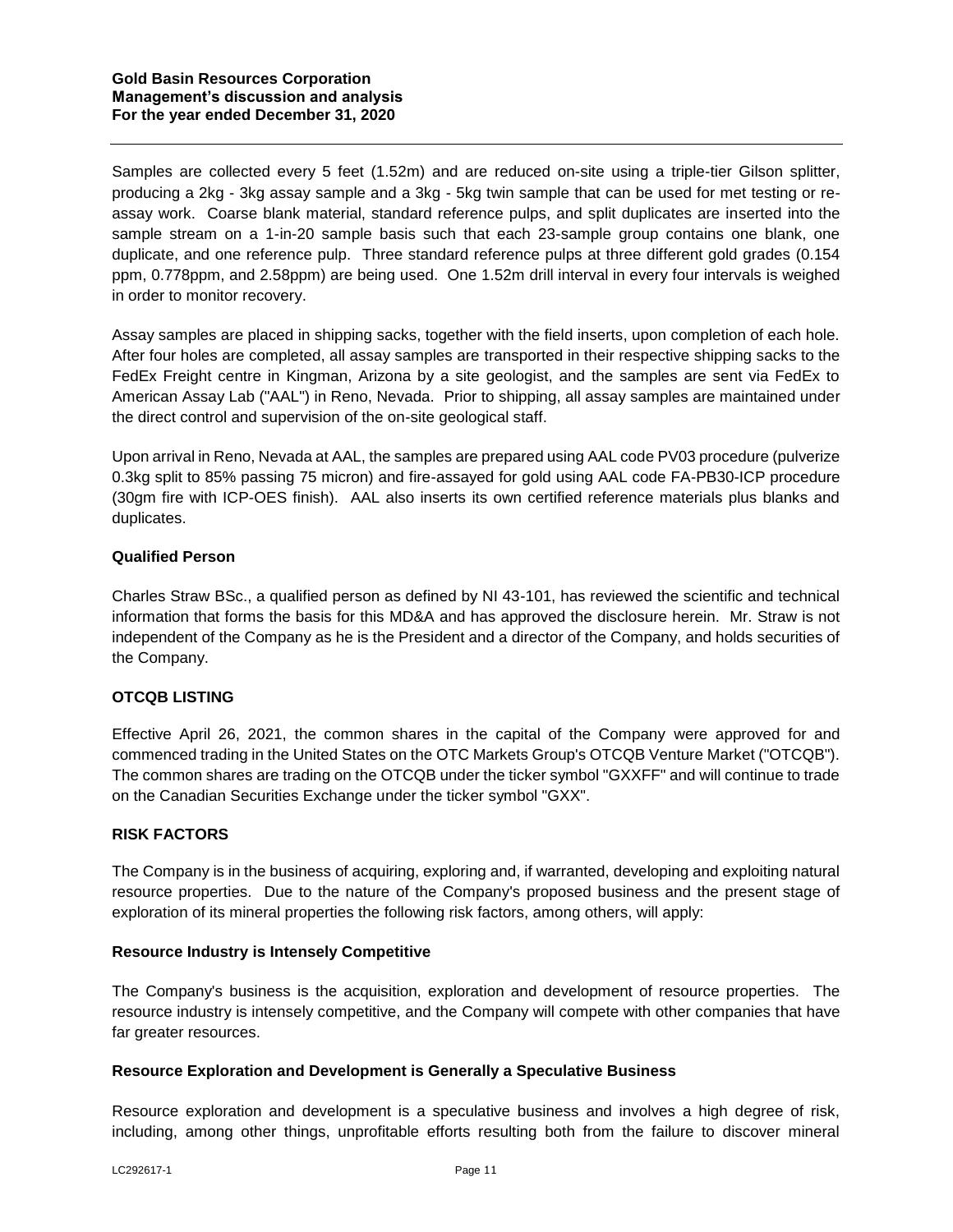deposits and from finding mineral deposits which, though present, are insufficient in size and grade at the then prevailing market conditions to return a profit from production. The marketability of natural resources which may be acquired or discovered by the Company will be affected by numerous factors beyond the control of the Company. These factors include market fluctuations, the proximity and capacity of natural resource markets, government regulations, including regulations relating to prices, taxes, royalties, land use, importing and exporting of minerals and environmental protection. The exact effect of these factors cannot be accurately predicted, but the combination of these factors may result in the Company not receiving an adequate return on invested capital.

# **Fluctuation of Prices**

Even if commercial quantities of resource deposits are discovered by the Company, there is no guarantee that a profitable market will exist for the sale of the product produced. Factors beyond the control of the Company may affect the marketability of any substances discovered. Commodity prices have experienced significant movement over short periods of time, and are affected by numerous factors beyond the control of the Company, including international economic and political trends, expectations of inflation, currency exchange fluctuations, interest rates and global or regional consumption patterns, speculative activities and increased production due to improved exploration and production methods. The supply of commodities is affected by various factors, including political events, economic conditions and production costs in major producing regions. There can be no assurance that the price of any commodities will be such that any of the properties in which the Company has, or has the right to acquire, an interest may be mined at a profit.

### **Permits and Licenses**

The operations of the Company will require consents, approvals, licenses and/or permits from various governmental authorities. There can be no assurance that the Company will be able to obtain all necessary consents, approvals, licenses and permits that may be required to carry out exploration, development and production operations at its projects.

### **No Assurance of Profitability**

The Company has no history of earnings and due to the nature of its business there can be no assurance that the Company will ever be profitable. The Company has not paid dividends on its shares since incorporation and does not anticipate doing so in the foreseeable future. The only present source of funds available to the Company is from the sale of its common shares or, possibly, from the sale or optioning of a portion of its interest in its resource properties. Even if the results of exploration are encouraging, the Company may not have sufficient funds to conduct the further exploration that may be necessary to determine whether a commercial deposit exists. While the Company may generate additional working capital through further equity offerings or through the sale or possible syndication of its properties, there can be no assurance that any such funds will be available on favorable terms, or at all. At present, it is impossible to determine what amounts of additional funds, if any, may be required. Failure to raise such additional capital could put the continued viability of the Company at risk.

### **Uninsured or Uninsurable Risks**

The Company may become subject to liability for pollution or hazards against which it cannot insure or against which it may elect not to insure where premium costs are disproportionate to the Company's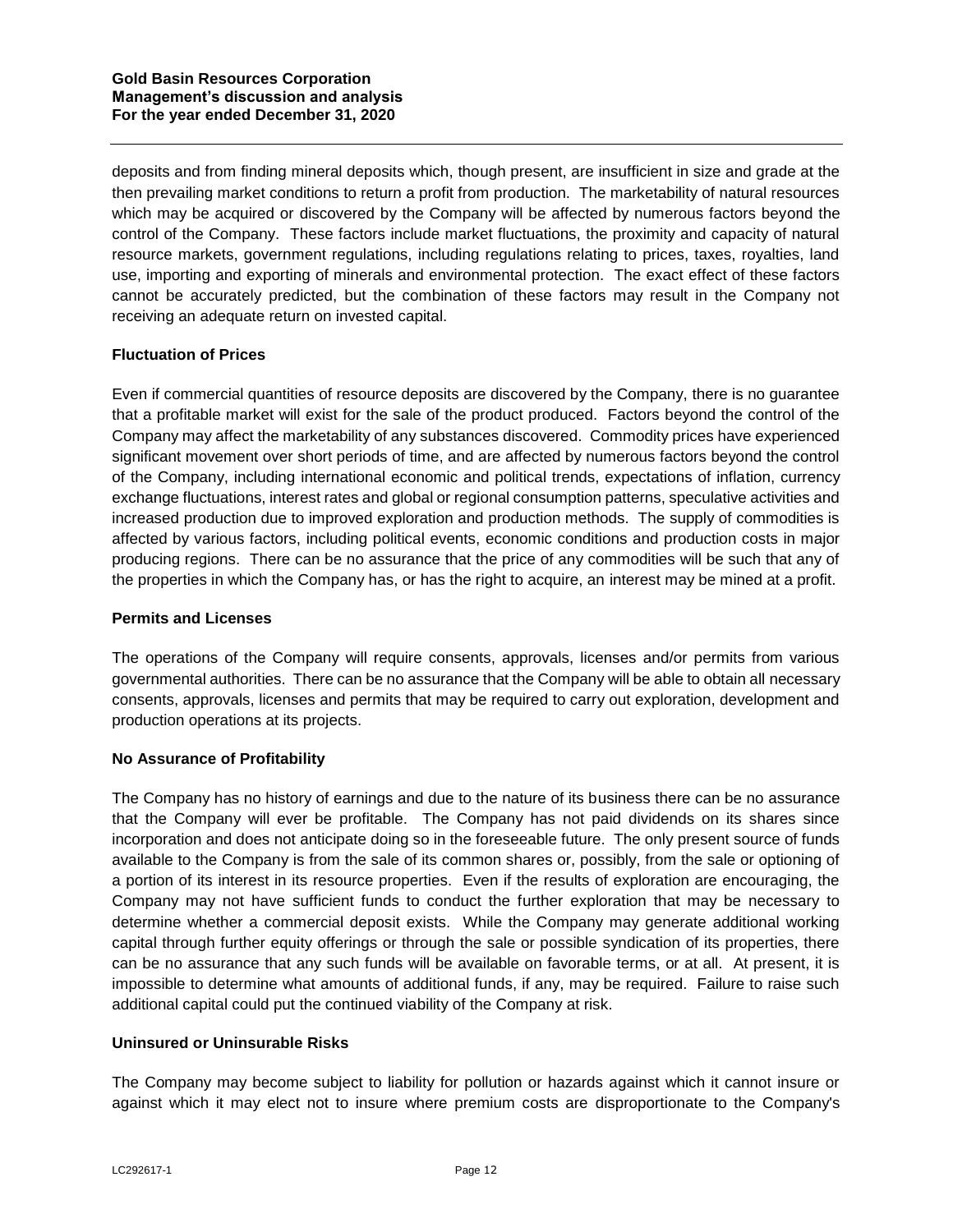perception of the relevant risks. The payment of such insurance premiums and of such liabilities would reduce the funds available for exploration and production activities.

## **Government Regulations and Political Climate**

Mineral exploration on the Company's properties are affected to varying degrees by: (i) government regulations relating to such matters as environmental protection, health, safety and labour; (ii) mining law reform; (iii) tax laws; (iv) restrictions on production, price controls, and tax increases; (v) maintenance of claims; (vi) tenure; and (vii) expropriation of property through nationalization, requisition or confiscation. Any mineral exploration activities conducted by the Company, including commencement of production, require permits from governmental authorities and such operations are and will be governed by laws and regulations governing prospecting, mining, production, exports, taxes, labour standards, occupational health, waste disposal, toxic substances, land use, environmental protection, mine safety and other matters.

Companies engaged in the development and operation of mines and related facilities generally experience increased costs, and delays in development and/or production and other schedules as a result of the need to comply with applicable laws, regulations and permits. All permits required for the conduct of exploration, development and mining operations, including the construction of mining facilities, may not be obtainable by the Company on reasonable terms, which would have an adverse effect on any mining project the Company might undertake. Additionally, failure to comply with applicable laws, regulations and permitting requirements may result in enforcement actions thereunder, including orders issued by regulatory or judicial authorities causing operations to cease or be curtailed, and may include corrective measures requiring capital expenditures, installation of additional equipment, or remedial actions. Parties engaged in mining exploration, development or operations may be required to compensate those suffering loss or damage by reason of the mining activities and may have civil or criminal fines or penalties imposed for violations of applicable laws or regulations.

To the best of the Company's knowledge, the Company is and will continue to operate in compliance with applicable legal and environmental regulations and social requirements. However, amendments to current governmental laws and regulations affecting mining companies, or the more stringent application thereof, or shifts in political conditions or attitudes could adversely affect the Company's operations including the potential to curtail or cease exploration programs or to preclude entirely the economic viability of a mineral property. The extent of future changes to governmental laws and regulations cannot be predicted or quantified, but it should be assumed that such laws and regulations will become more stringent in the future. Generally, new laws and regulations will result in increased compliance costs, including costs and time and effort for obtaining permits, and increased delays or fines resulting from loss of permits or failure to comply with the new requirements.

### **General Economic Conditions**

The recent unprecedented events in global financial markets have had a profound impact on the global economy. Many industries, including the gold and base metal mining industry, are impacted by these market conditions. Some of the key impacts of the recent financial market turmoil include contraction in credit markets resulting in a widening of credit risk, devaluations and high volatility in global equity, commodity, foreign exchange and precious metal markets, and a lack of market liquidity. A continued or worsened slowdown in the financial markets or other economic conditions, including but not limited to, consumer spending, employment rates, business conditions, inflation, fuel and energy costs, consumer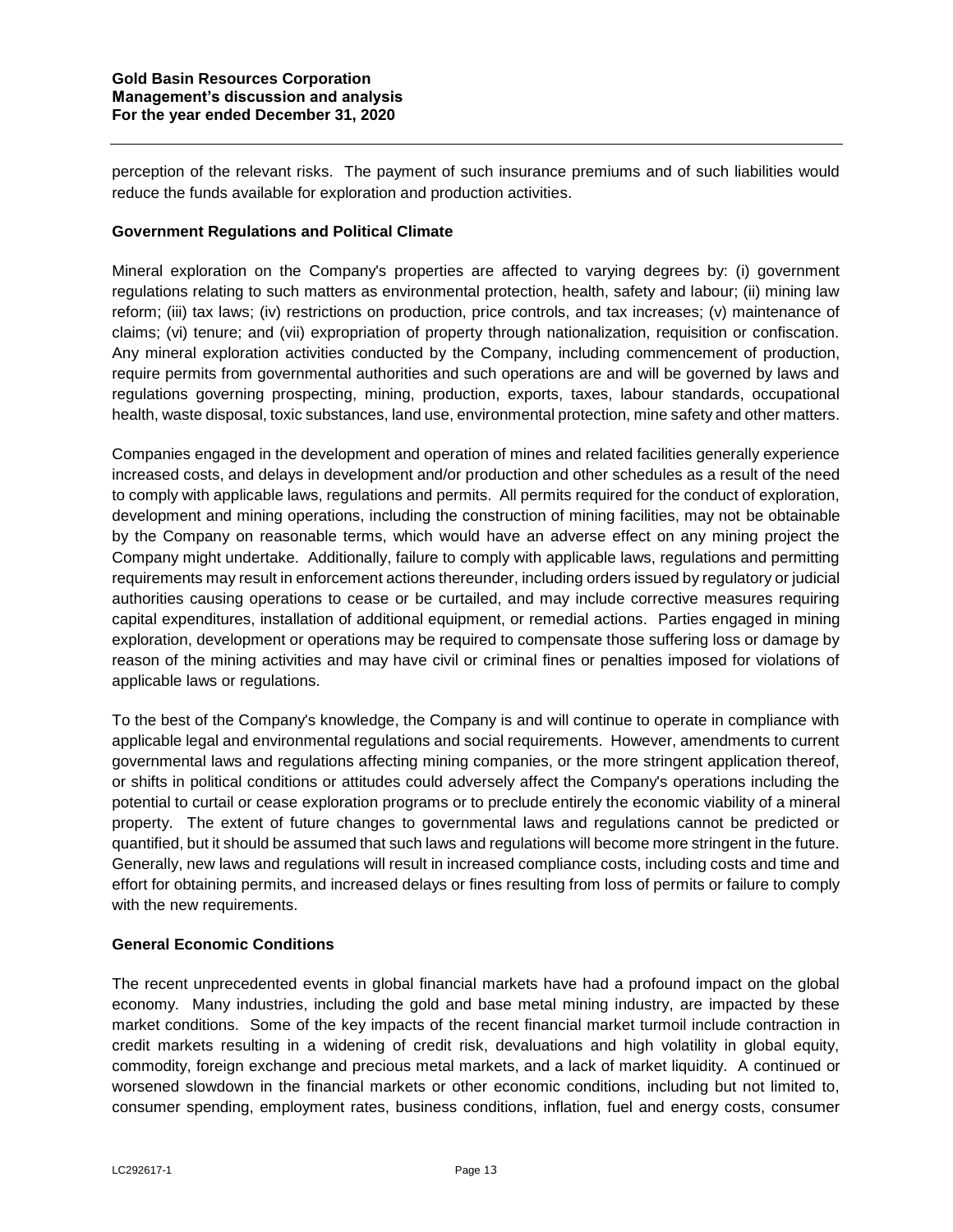debt levels, lack of available credit, the state of the financial markets, interest rates, and tax rates may adversely affect the Company's growth and profitability. Specifically:

- global credit or liquidity crisises could impact the cost and availability of financing and the Company's overall liquidity;
- the volatility of commodity prices may impact the Company's future revenues, profits and cash flow;
- volatile energy prices, commodity and consumables prices and currency exchange rates impact potential production costs; and
- the devaluation and volatility of global stock markets impacts the valuation of the Common Shares, which may impact the Company's ability to raise funds through the issuance of Common Shares.

These factors could have a material adverse effect on the Company's financial condition and results of operations.

# **Exploration and Mining Risks**

Fires, power outages, labor disruptions, flooding, explosions, cave-ins, landslides and the inability to obtain suitable or adequate machinery, equipment or labor are other risks involved in the operation of mines and the conduct of exploration programs. Substantial expenditures are required to establish reserves through drilling, to develop metallurgical processes, to develop the mining and processing facilities and infrastructure at any site chosen for mining. Although substantial benefits may be derived from the discovery of a major mineralized deposit, no assurance can be given that minerals will be discovered in sufficient quantities to justify commercial operations or that funds required for development can be obtained on a timely basis. The economics of developing mineral properties is affected by many factors including the cost of operations, variations of the grade of ore mined, fluctuations in the price of gold or other minerals produced, costs of processing equipment and such other factors as government regulations, including regulations relating to royalties, allowable production, importing and exporting of minerals and environmental protection. In addition, the grade of mineralization ultimately mined may differ from that indicated by drilling results and such differences could be material. Short term factors, such as the need for orderly development of ore bodies or the processing of new or different grades, may have an adverse effect on mining operations and on the results of operations. There can be no assurance that minerals recovered in small scale laboratory tests will be duplicated in large scale tests under on-site conditions or in production scale operations. Material changes in geological resources, grades, stripping ratios or recovery rates may affect the economic viability of projects.

# **No Known Mineral Reserves**

The Company's mineral properties are in the exploration stage and it is without known mineral reserves. Although the Company may discover mineral reserves through its exploration programs, commercial production may not be warranted due to insufficient quantities or unfavourable economic conditions.

In the event a mineral reserve is discovered, substantial expenditures are required to develop the mineral reserve for production including facilities for mining, processing, infrastructure and transportation. The marketability of any minerals discovered may be affected by numerous factors which are beyond the Company's control and which cannot be accurately predicted, such as global economic conditions, mineral markets and mineral pricing, global smelting and refining availability, and such other factors as government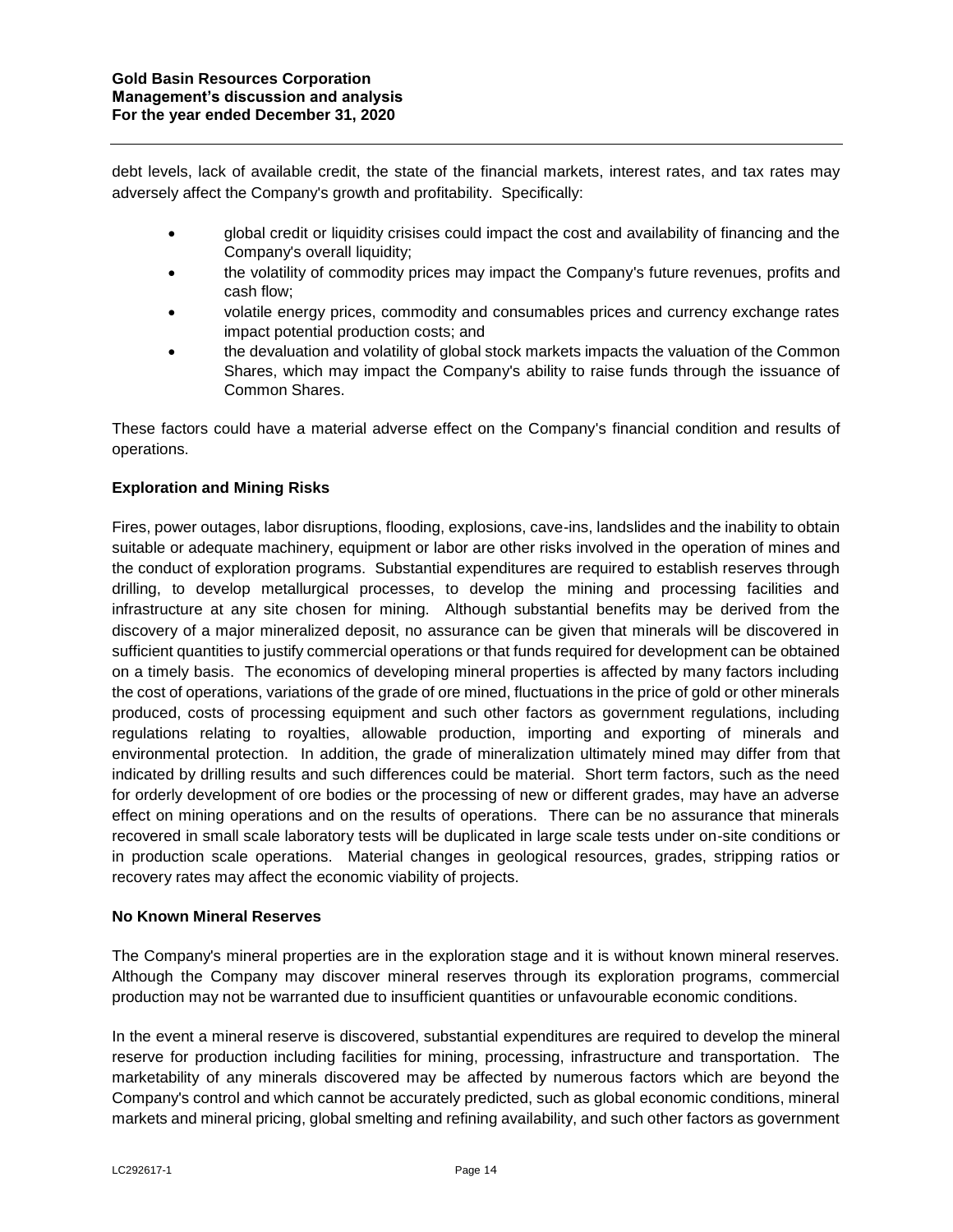regulations, including regulations relating to royalties, allowable production, importing and exporting of minerals, and environmental protection. Depending on the price of minerals produced, the Company may determine that it is not warranted to commence or continue commercial production.

## **Environmental Matters**

Existing and possible future environmental legislation, regulations and actions could cause significant expense, capital expenditures, restrictions and delays in the activities of the Company, the extent of which cannot be predicted and which may well be beyond the capacity of the Company to fund. The Company's right to exploit any resource property is and will continue to be subject to various reporting requirements and to obtaining certain government approvals and there can be no assurance that such approvals, including environment approvals, will be obtained without inordinate delay or at all.

There are numerous historic excavations, prospect pits, and shafts within the Gold Basin Project area, as well as a number of associated waste rock dumps, access roads, and tailings dumps. It is uncertain at present if the historic workings pose a potential environmental liability to the Project, nor if or to what extent the Company might be responsible for their reclamation.

# **Insufficient Financial Resources**

The Company does not presently have sufficient financial resources to undertake by itself the exploration and development of all of its significant exploration and development programs. The development of the Company's properties will therefore depend upon the Company's ability to obtain financing through the joint venturing of projects, private placement financing, public financing or other means. There can be no assurance that the Company will be successful in obtaining the required financing. Failure to raise the required funds could result in the Company losing, or being required to dispose of, its interest in its properties.

# **Financing Risks**

The Company has limited financial resources, has no source of operating cash flow and has no assurance that additional funding will be available to it for further exploration and development of its projects or to fulfill its obligations under any applicable agreements. There can be no assurance that it will be able to obtain adequate financing in the future or that the terms of such financing will be favorable. Failure to obtain such additional financing could result in delay or indefinite postponement of further exploration and development of its projects with the possible loss of such properties.

# **Dilution to the Company's Existing Shareholders**

The Company assesses various options for financing; however, the Company may need to continue its reliance on the sale of securities for future financing. The Company may issue securities on less than favorable terms to raise sufficient capital to fund its business plan. Any transaction involving the issuance of equity securities or securities convertible into common shares would result in dilution, possibly substantial, to present and prospective holders of common shares. The amount of additional funds required will depend largely on the success of the Company's exploration programs.

### **Increased Costs**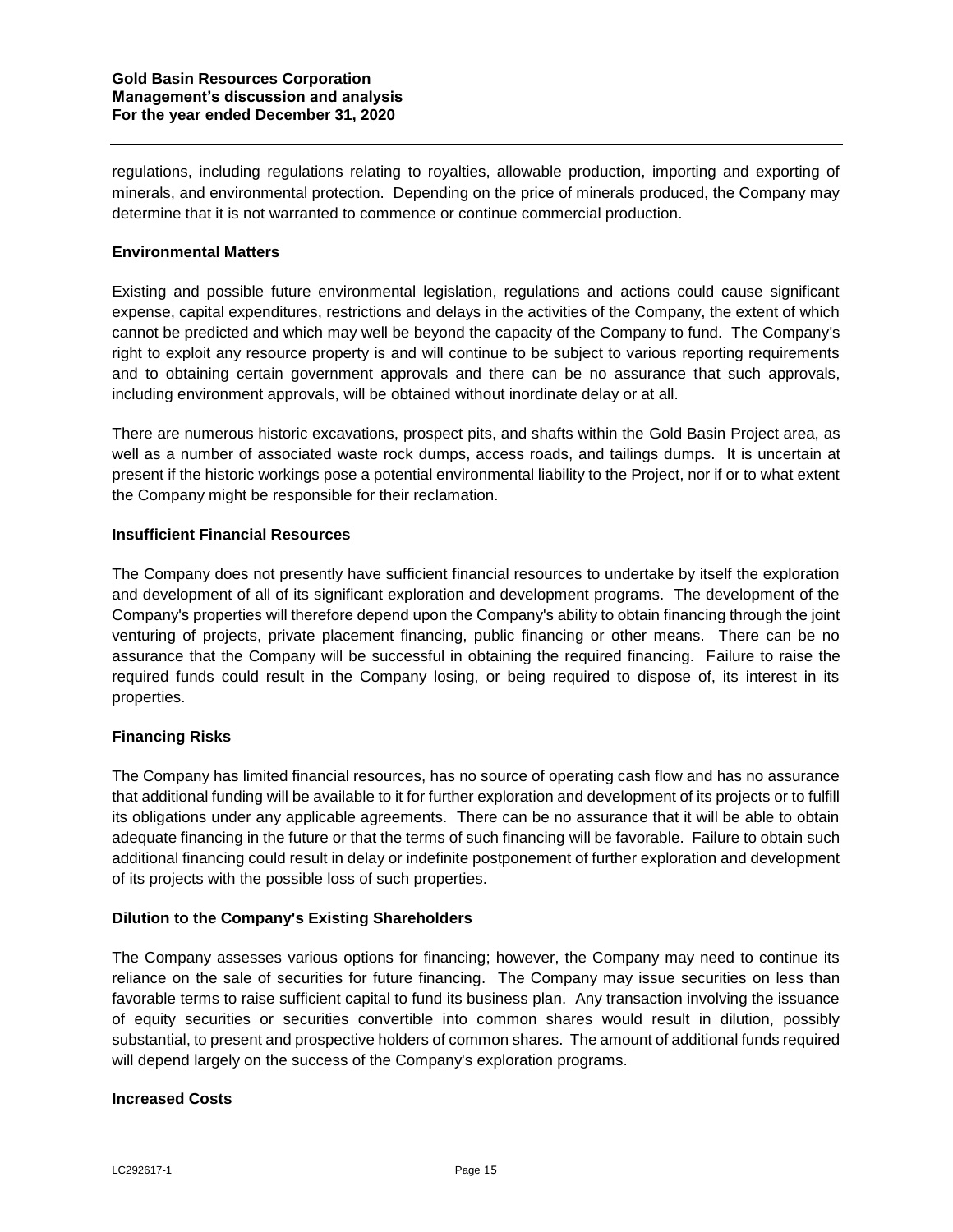Management anticipates that costs at the Company's projects will frequently be subject to variation from one year to the next due to a number of factors, such as the results of ongoing exploration activities (positive or negative), changes in the nature of mineralization encountered, and revisions to exploration programs, if any, in response to the foregoing. In addition, exploration program costs are affected by the price of commodities such as fuel, rubber and electricity and the availability (or otherwise) of consultants and drilling contractors. Increases in the prices of such commodities or a scarcity of consultants or drilling contractors could render the costs of exploration programs to increase significantly over those budgeted. A material increase in costs for any significant exploration programs could have a significant effect on the Company's operating funds and ability to continue its planned exploration programs.

# **Dependence Upon Others and Key Personnel**

The success of the Company's operations will depend upon numerous factors, many of which are beyond the Company's control, including (i) the ability to design and carry out appropriate exploration programs on its resource properties; (ii) the ability to produce resources from any resource deposits that may be located; (iii) the ability to attract and retain additional key personnel in exploration, marketing, mine development and finance; and (iv) the ability and the operating resources to develop and maintain the properties held by the Company. These and other factors will require the use of outside suppliers as well as the talents and efforts of the Company and its consultants and employees. There can be no assurance of success with any or all of these factors on which the Company's operations will depend, or that the Company will be successful in finding and retaining the necessary employees, personnel and/or consultants in order to be able to successfully carry out such activities. This is especially true as the competition for qualified geological, technical personnel and consultants is particularly intense in the current marketplace.

### **Conflicts of Interest**

Certain directors of the Company also serve as directors and/or officers of other companies involved in other business ventures. Consequently, there exists the possibility for such directors to be in a position of conflict. Any decision made by such directors involving the Company will be made in accordance with their duties and obligations to deal fairly and in good faith with the Company and such other companies. In addition, such directors will declare, and refrain from voting on, any matter in which such directors may have a conflict of interest.

# **Cyber Security Risk**

Cyber security risk is the risk of negative impact on the operations and financial affairs of the Company due to cyber attacks, destruction or corruption of data, and breaches of its electronic systems. Management believes that it has taken reasonable and adequate steps to mitigate the risk of potential damage to the Company from such risks. The Company also relies on third-party service providers for the storage and processing of various data. A cyber security incident against the Company or its contractors and service providers could result in the loss of business sensitive, confidential or personal information as well as violation of privacy and security laws, litigation and regulatory enforcement and costs. The Company has not experienced any material losses relating to cyber attacks or other information security breaches, however there can be no assurance that it will not incur such losses in the future.

### **Price Fluctuations and Share Price Volatility**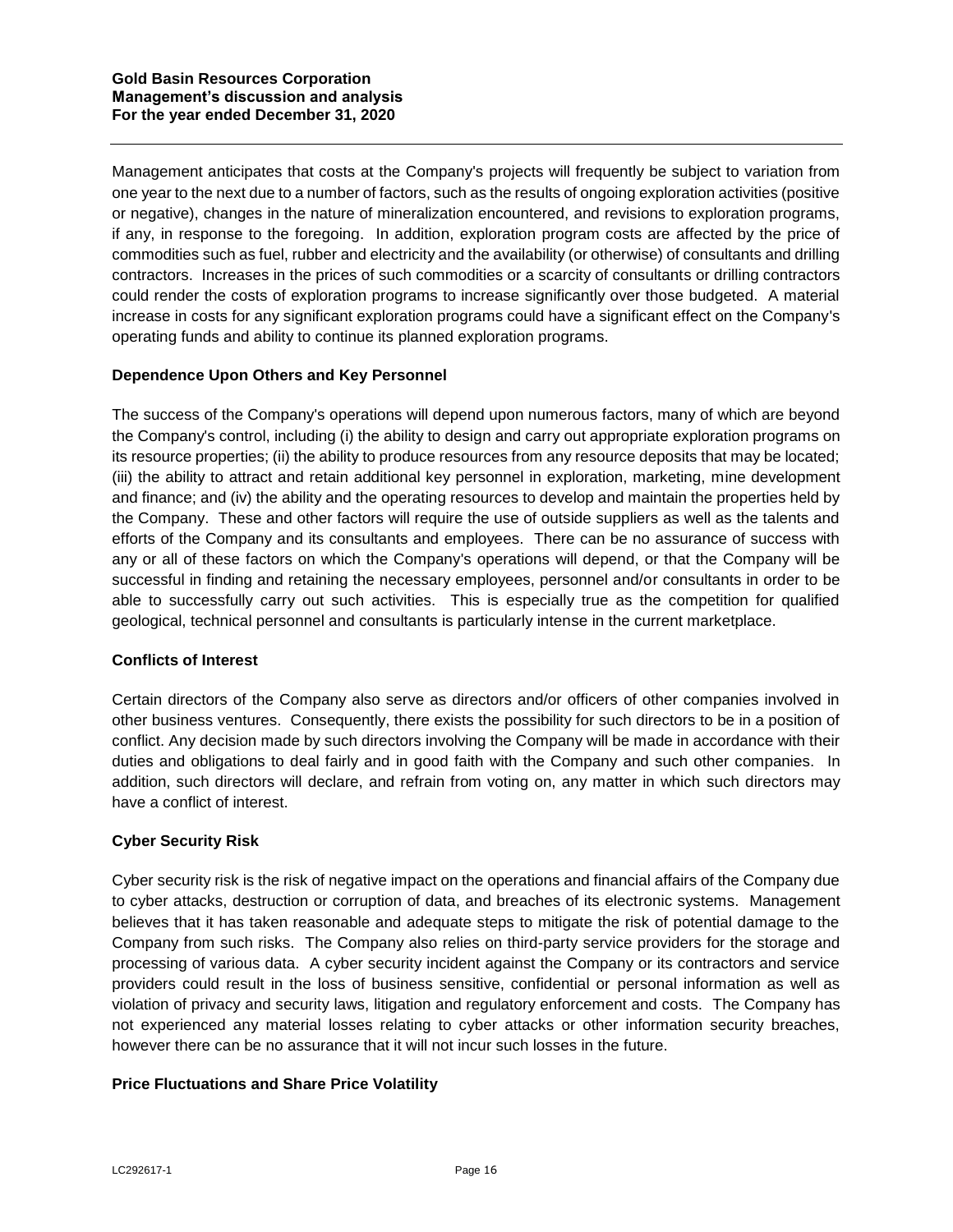In recent years, the securities markets in the United States and Canada have experienced a high level of price and volume volatility, and the market price of securities of many companies, particularly those considered exploration stage companies, have experienced wide fluctuations in price which have not necessarily been related to the operating performance, underlying asset values or prospects of such companies. There can be no assurance that continual and extreme fluctuations in price will not occur. Additionally, the current COVID-19 pandemic and efforts to contain it, including restrictions on travel and other advisories issued may have a significant effect on metal prices. Recent vaccine breakthroughs have the potential to mitigate some of the economic disruption caused by the COVID-19 pandemic, but the risks of economic uncertainty and market volatility are expected to remain for the foreseeable future. The Company cannot predict how successful the vaccines will be against COVID-19 or any of its variants, if there will be significant adverse side effects from vaccines, how quickly the vaccines will be available and rolled out to the general population, the willingness of people to get vaccinated and how long it will take for economies to stabilize if and when the vaccines prove to be effective in reducing the spread of COVID-19.

# **Surface Rights and Access**

Although the Company acquires the rights to some or all of the resources in the ground subject to the tenures that it acquires, or has a right to acquire, in most cases it does not thereby acquire any rights to, or ownership of, the surface to the areas covered by its resource tenures. In such cases, applicable laws usually provide for rights of access to the surface for the purpose of carrying on exploration activities, however, the enforcement of such rights can be costly and time consuming. In areas where there are no existing surface rights holders, this does not usually cause a problem, as there are no impediments to surface access. However, in areas where there are local populations or land owners, it is necessary, as a practical matter, to negotiate surface access. There can be no guarantee that, despite having the right at law to access the surface and carry on exploration activities, the Company will be able to negotiate a satisfactory agreement with any such existing landowners/occupiers for such access, and therefore it may be unable to carry out exploration activities. In addition, in circumstances where such access is denied, or no agreement can be reached, the Company may need to rely on the assistance of local officials or the courts in such jurisdiction.

### **Title**

Although the Company has taken steps to verify the title to the resource properties in which it has an interest in accordance with industry standards for the current stage of exploration of such properties, these procedures do not guarantee title. Title to resource properties may be subject to unregistered prior agreements or transfers and may also be affected by undetected defects or the rights of indigenous peoples.

### **COVID-19**

In December 2019, COVID-19 emerged and spread around the world causing significant business and social disruption. On March 11, 2020, the World Health Organization declared the outbreak of COVID-19 a global pandemic. In response to the outbreak, governmental authorities in Canada and internationally have introduced various recommendations and measures to try to limit the pandemic, including travel restrictions, border closures, non-essential business closures, quarantines, self-isolations, shelters-in-place and social distancing. The COVID-19 outbreak and the response of governmental authorities to try to limit it are having a significant impact on the private sector and individuals, including unprecedented business,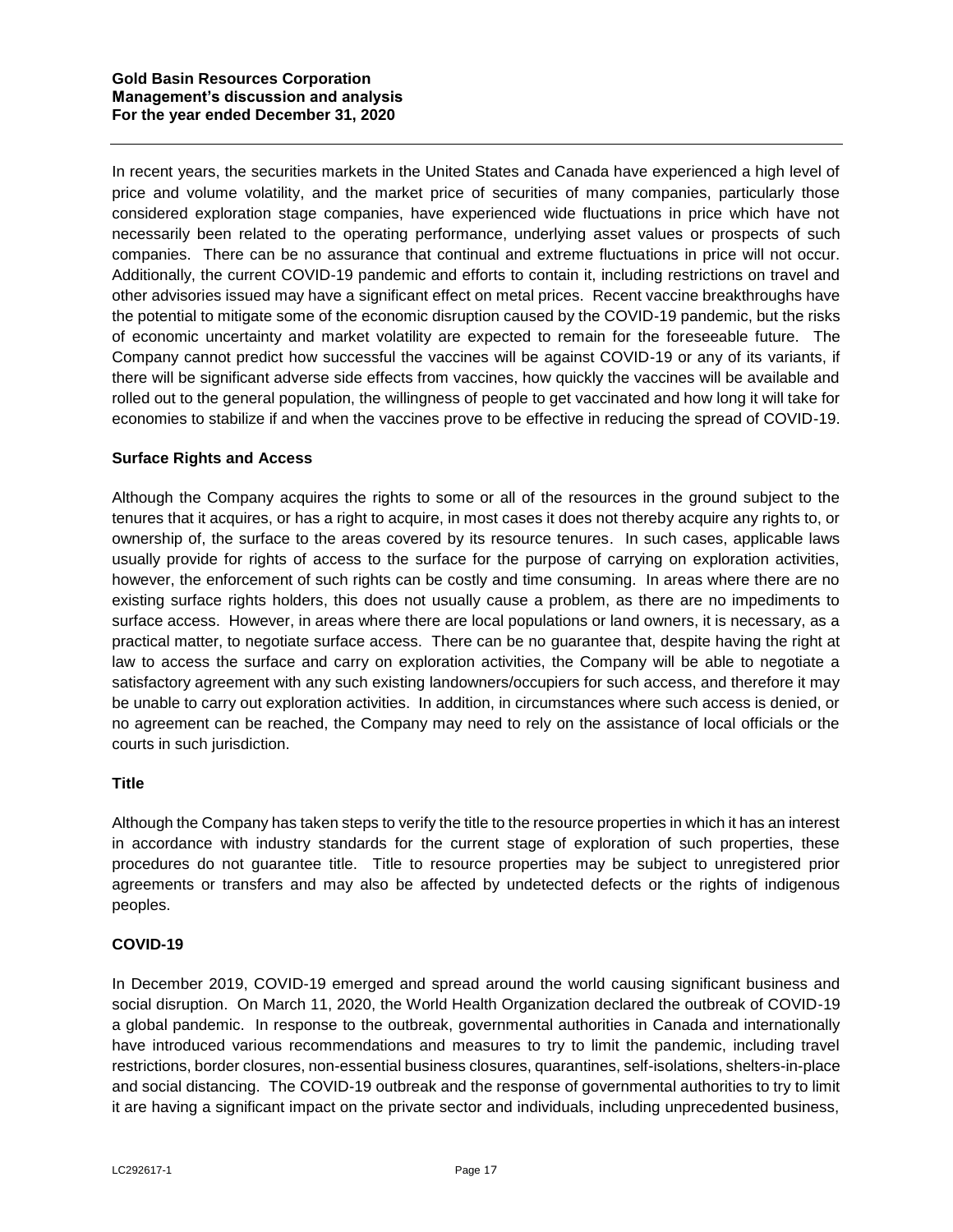employment and economic disruptions. The continued spread of COVID-19 nationally and globally could have an adverse impact on the business, financial condition, results of operations and cash flows.

The outbreak of COVID-19 may cause disruptions to the Company's business and operational plans. These disruptions may include disruptions resulting from (i) shortages of skilled workers, (ii) unavailability of contractors and subcontractors and the inability of same to get to and from the Gold Basin Project, (iii) interruption of supplies from third parties upon which the Company relies, (iv) restrictions that governments impose to address the COVID-19 pandemic, (v) restrictions that the Company and its contractors and subcontractors impose to ensure the safety of employees and others, (vi) closure of assay labs, (vii) work delays, and (viii) the diversion of management's attention from the Company's business objectives due to dealing with any of the aforementioned disruptions. Further, it is presently not possible to predict the extent or durations of these disruptions. These disruptions may have a material adverse effect on the Company's business, financial condition and results of operations. Such adverse effect could be rapid and unexpected. These disruptions may severely impact the Company's ability to carry out its business plans for 2021, and may result in an increase in the total amount of funds the Company requires to carry out its planned exploration activities.

# **U.S. PFIC Status**

The Company may be a "passive foreign investment company" under the U.S. Internal Revenue Code, which may result in material adverse U.S. federal income tax consequences to investors in common shares that are U.S. taxpayers: Investors in the Company's common shares that are U.S. taxpayers should be aware that the Company expects it will be in the current year, a "passive foreign investment company" under Section 1297(a) of the U.S. Internal Revenue Code (a "PFIC"). If the Company is or becomes a PFIC, generally any gain recognized on the sale of its common shares and any "excess distributions" (as specifically defined) paid on its common shares must be rateably allocated to each day in a U.S. taxpayer's holding period for the common shares. The amount of any such gain or excess distribution allocated to prior years of such U.S. taxpayer's holding period for the common shares generally will be subject to U.S. federal income tax at the highest tax applicable to ordinary income in each such prior year, and the U.S. taxpayer may be required to pay interest on the resulting tax liability for each such prior year, calculated as if such tax liability had been due in each such prior year.

Alternatively, a U.S. taxpayer that makes a "qualified electing fund" (a "QEF") election with respect to the Company generally will be subject to U.S. federal income tax on such U.S. taxpayer's pro rata share of the Company's "net capital gain" and "ordinary earnings" (as specifically defined and calculated under U.S. federal income tax rules), regardless of whether such amounts are actually distributed by the Company. U.S. taxpayers should be aware, however, that there can be no assurance that the Company will satisfy record keeping requirements under the QEF rules or that the Company will supply U.S. taxpayers with required information under the QEF rules, in event that the Company is a PFIC and a U.S. taxpayer wishes to make a QEF election. As a second alternative, a U.S. taxpayer may make a "mark-to-market election" if the Company is a PFIC and its common shares are "marketable stock" (as specifically defined). A U.S. taxpayer that makes a mark-to-market election generally will include in gross income, for each taxable year in which the Company is a PFIC, an amount equal to the excess, if any, of (a) the fair market value of the common shares as of the close of such taxable year over (b) such U.S. taxpayer's adjusted tax basis in the common shares.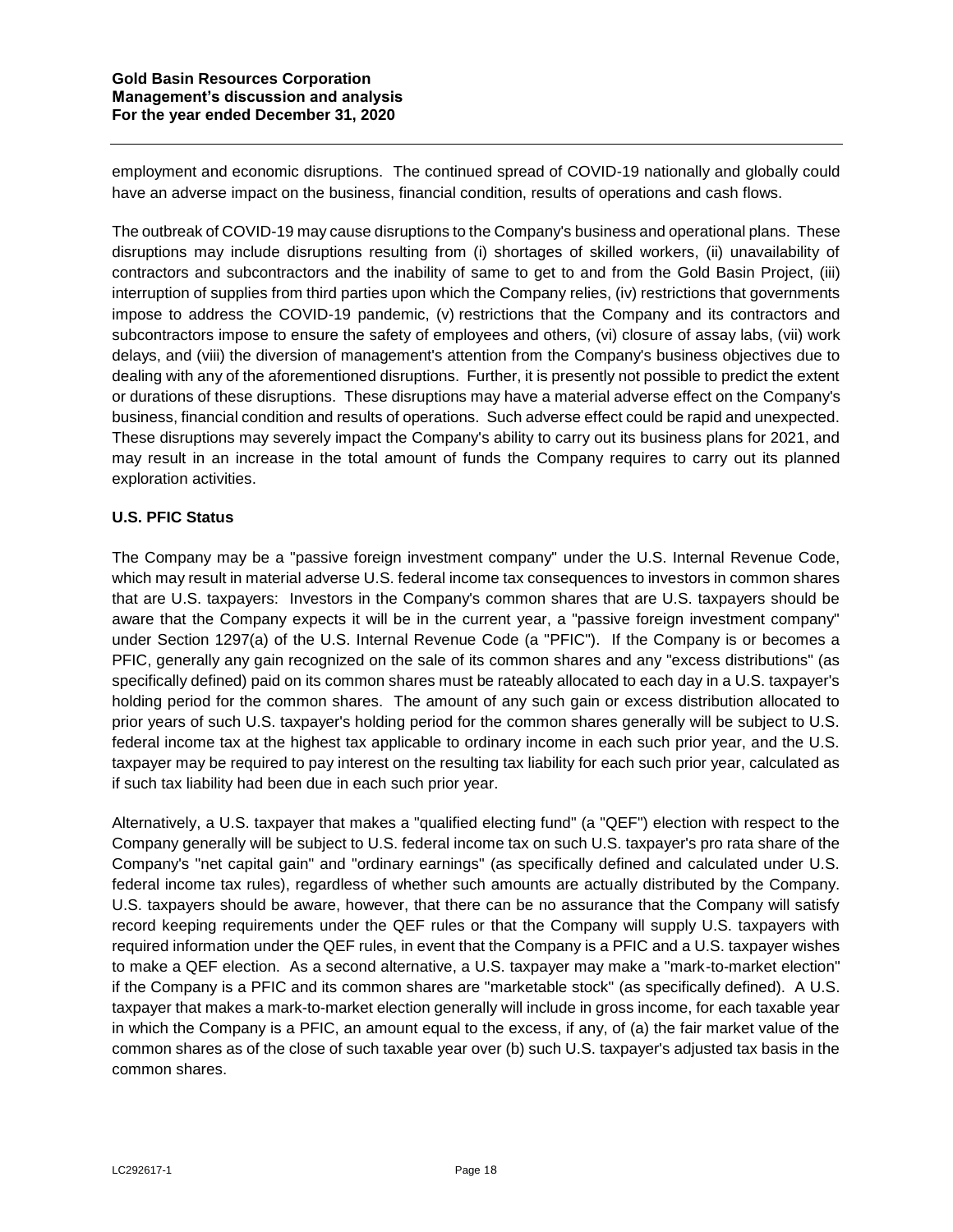The above paragraphs contain only a summary of certain U.S. federal income tax considerations. Investors should consult their own tax advisor regarding the PFIC rules and other U.S. federal income tax consequences of the acquisition, ownership, and disposition of common shares of the Company.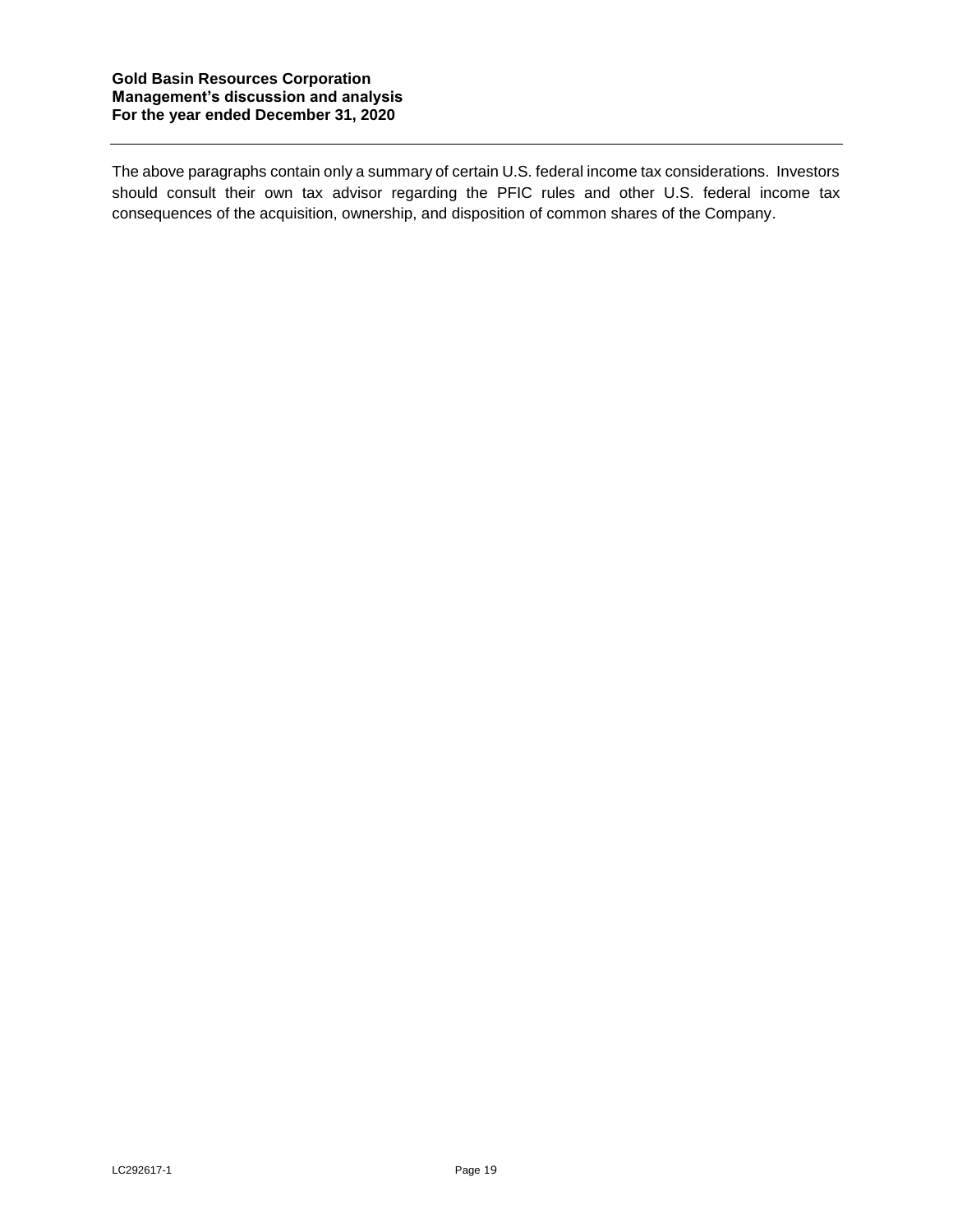#### **SELECTED ANNUAL INFORMATION**

| Financial year ended                  | December 31, 2020 | December 31, 2019 |
|---------------------------------------|-------------------|-------------------|
| Total revenues                        | \$ nil            | \$ nil            |
| Net loss                              | \$ (3, 146, 552)  | \$(183, 633)      |
| Per share                             | \$ (0.09)         | \$(0.02)          |
| Total assets                          | \$15,746,528      | \$307.046         |
| Total long-term financial liabilities | \$13,227          | \$ nil            |

#### **SUMMARY OF QUARTERLY RESULTS**

Below is a summary of the Company's last eight quarterly results, selected from financial statements prepared under International Financial Reporting Standards:

|                                              | Year ending December 31, 2020 |               |               |               | Year ending December 31, 2019 |               |               |               |
|----------------------------------------------|-------------------------------|---------------|---------------|---------------|-------------------------------|---------------|---------------|---------------|
|                                              | Quarter 4                     | Quarter 3     | Quarter 2     | Quarter 1     | Quarter 4                     | Quarter 3     | Quarter 2     | Quarter 1     |
| Net cost<br>recovery/<br>(loss) per<br>share | 816.555                       | (3,832,451)   | (102, 539)    | (28, 117)     | (69, 462)                     | (55, 796)     | (12,202)      | (46, 173)     |
| Basic/diluted<br>recover/loss<br>per share   | 0.01/0.01                     | (0.09)/(0.06) | (0.01)/(0.00) | (0.00)/(0.00) | (0.01)/(0.00)                 | (0.01)/(0.00) | (0.00)/(0.00) | (0.01)/(0.00) |

#### **Financial Performance**

### **Three Months Ended December 31, 2020**

Net recovery in the three months ended December 31, 2020, was \$816,555 compared to the net loss \$69,462 in the same period in 2019.

Office expenses for the three months ended December 31, 2020 were \$23,145 compared to \$15,635 for the same period in the prior year. Management fees paid to the former CEO were \$15,000 compared to \$5,000 for the same period in the prior year. Professional fees were \$361,294 compared to \$73,289. Filing and listing fees of \$NIL were incurred in the three months ended December 31, 2020, compared to \$12,915 in 2019. Share-based payments were \$1,581,000 for the three months ended December 31, 2020 compared to \$6,978 in 2019.

### **Twelve Months Ended December 31, 2020**

Net loss in the year ended December 31, 2020 was \$3,146,552 compared to \$183,633 in 2019.

General and administrative expenses in 2020 were \$41,483 compared to \$22,598 in 2019. Professional fees amounted to \$773,399 as opposed to \$83,104 in the prior year. Management fees paid were \$237,573 compared to \$10,000 in 2019. Rent expense was \$9,000, same as in the previous year. Filing and listing fees were \$23,739 compared to \$21,435. Share-based payments were \$1,816,435 compared to \$32,551.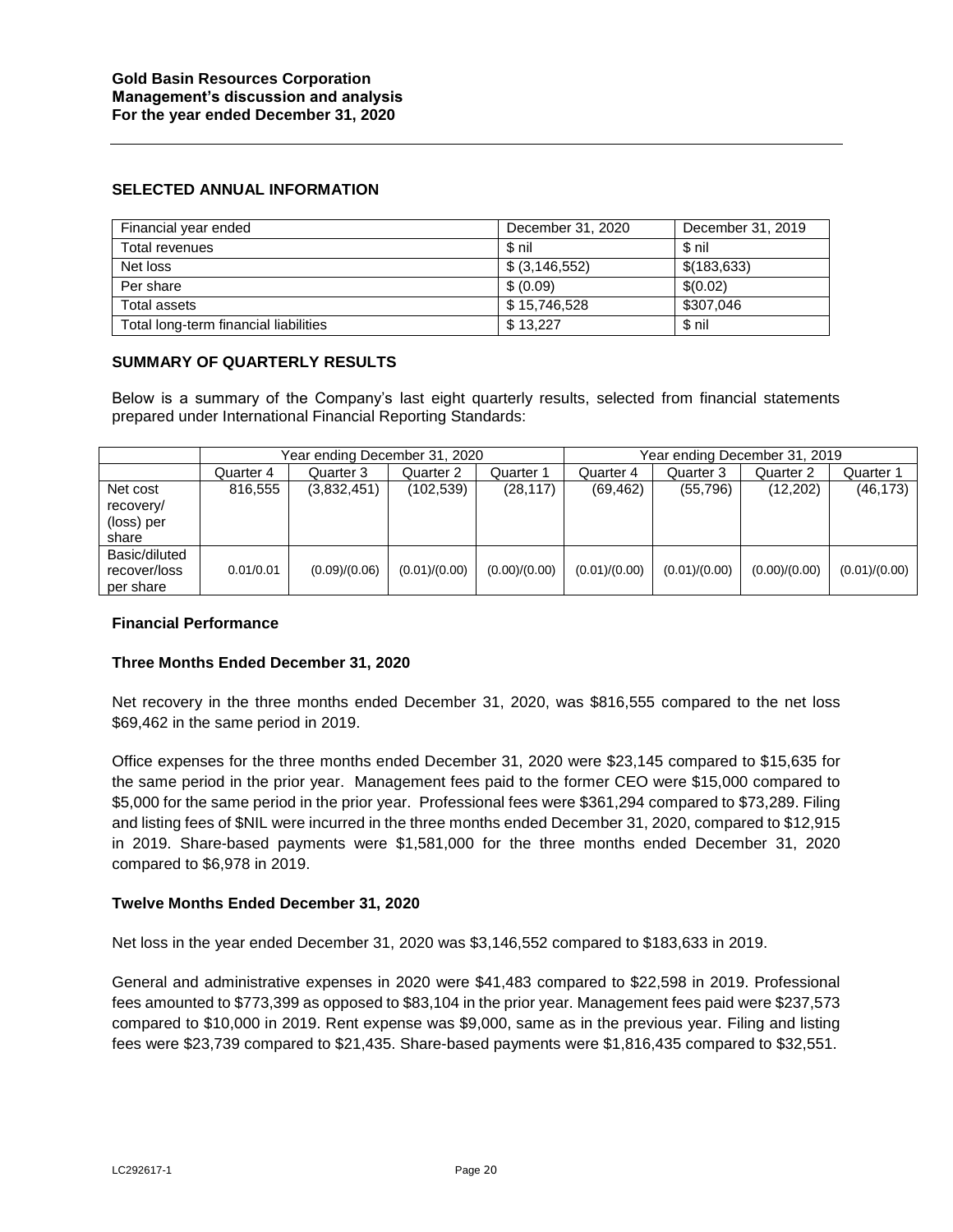## **Cash Flows**

Net cash used in operating activities in the year ended December 31, 2020 was \$1,122,699, compared to \$152,380 in 2019. Cash used in the acquisition investigation of Exploration assets were was \$1,352,211 (2019 - \$5,000). Shares were issued for cash in the amounts of \$4,470,099 in 2020 and \$313,807 in 2019.

## **Liquidity and Capital Resources**

Total shareholders' equity as of December 31, 2020 was \$15,332,500 (December 31, 2019 – \$301,718) as follows:

| Balance as of December 31, 2019      | S | 301,718       |
|--------------------------------------|---|---------------|
| Options exercised                    |   | 20,000        |
| Warrants exercised                   |   | 39,570        |
| Shares issued for cash               |   | 4,729,565     |
| Shares issued for exploration<br>and |   |               |
| evaluation assets                    |   | 11,825,000    |
| Share issuance costs                 |   | (259, 466)    |
| Share based payments                 |   | 1,816,435     |
| Foreign currency translation         |   | 6,230         |
| Current period loss                  |   | (3, 146, 552) |
| Balance as of December 31, 2020      |   | \$15,332,500  |
|                                      |   |               |

The Company ended the year with cash of \$2,208,496, an increase of \$2,039,316 from December 31, 2019.

Working capital was \$1,952,698 as of December 31, 2020 compared to \$165,230 at December 31, 2019.

The Company does not generate cash flows from operations and accordingly, the Company will need to raise additional funds through the issuance of shares. When acquiring an interest in mineral properties through purchase or option the Company will sometimes issue common shares to the vendor or optionee of the property as partial or full consideration for the property interest to conserve its cash. Although, the Company has been successful in raising funds in the past there can be no assurance that the Company will be able to raise sufficient funds in the future, in which case the Company may be unable to meet obligations in the normal course of business. These factors may cast significant doubt regarding the Company's ability to continue as a going concern. Should the Company be unable to discharge liabilities in the normal course of business, the net realizable value of the Company's assets may be materially less than amounts on the statement of financial position.

### **Share Capital**

During the year ended December 31, 2019, the Company had the following share capital transactions:

On October 18, 2019 the Company completed its initial public offering (the "IPO") of 4,006,000 common shares in its capital (each a "Share"), 506,000 of which were sold pursuant to an over-allotment option, at a price of \$0.10 per Share for gross proceeds of \$400,600. Share issue costs were recorded in the amount of \$114,293. The net proceeds from the IPO will be used for working capital and to carry out exploration of the Company's Consortium Project Mineral Property.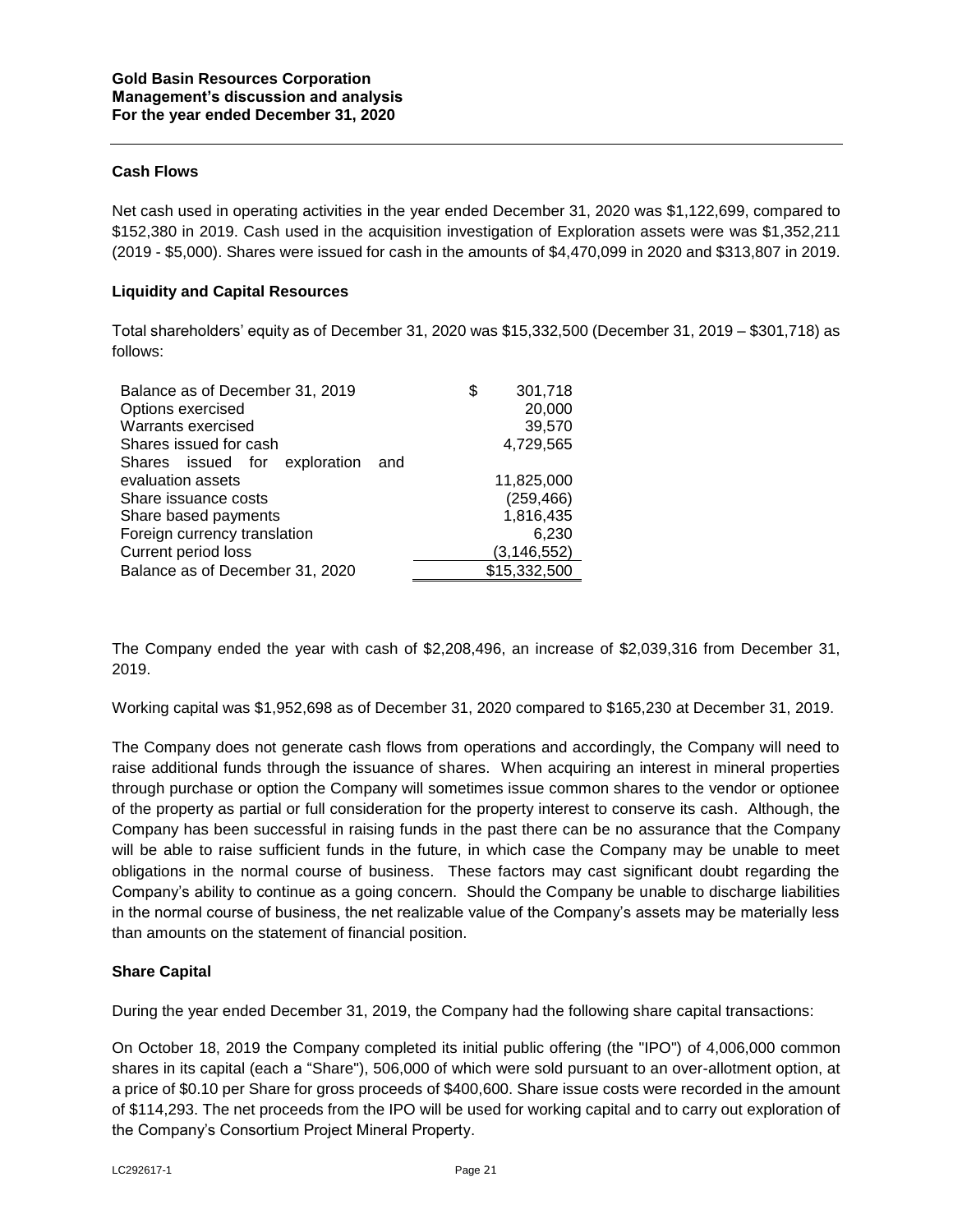Leede Jones Gable Inc. acted as agent (the "Agent") for the IPO. The Agent received a cash commission equal to 10% of the gross proceeds of the IPO and a corporate finance fee of \$25,000. Additionally, the Company granted the Agent and its selling group compensation options entitling the holder to purchase in aggregate 400,600 Shares at a price of \$0.10 per Share, exercisable on or before October 18, 2021. The Shares were approved for listing on the Canadian Securities Exchange on October 16, 2019 and began trading on October 21, 2019 under the symbol "FLO".

Additionally, the Company issued 100,000 common shares at a price of \$0.10 per share with fair value of \$10,000 pursuant to the Consortium project.

During the year ended December 31, 2020, the Company had the following share capital transactions:

On June 18, 2020, the Company issued 8,000,000 common shares in connection with the Assignment.

On July 10, 2020 the Company issued 200,000 common shares for \$20,000 as options were exercised by a director of the Company.

On July 31, 2020 the Company closed a non-brokered private placement of 23,647,826 units in the capital of the Company at a price of \$0.20 per unit for aggregate gross proceeds of \$4,729,565. Each Unit consists of one common share in the capital of the Company and one-half of one common share purchase warrant, with each whole warrant entitling the holder thereof to purchase one common share at a price of \$0.40 per common share for a period of 12 months from the closing of the financing. In the event the closing price of the common shares on the Canadian Securities Exchange is equal to or greater than \$0.60 per common share for a minimum of ten consecutive trading days commencing four months and one day after the closing of the financing, the Company may accelerate the expiry date of the warrants by providing notice to the holders thereof and, in such case, the warrants will expire on the  $30<sup>th</sup>$  day after the date on which such notice is give by the Company (the "Acceleration Provision").

The Company paid aggregate finder's fees consisting of \$221,750 in cash and issued 1,108,750 nontransferrable finder's warrants to certain finders in connection with the introduction by the finders to the Company of eligible investors in the financing. Each finder's warrant entitles the holder thereof to purchase one common share on the same terms as the warrants and subject to the Acceleration Provision.

On July 31, 2020, the Company issued 750,000 common shares pursuant to the exercise of warrants at an exercise price of \$0.05 per share for gross proceeds of \$37,500.

On August 7, 2020 the Company issued 2,500,000 common shares pursuant to a relinquishment of rights agreement and release related to the Project acquisition.

On August 31, 2020 the Company issued 7,500,001 common shares pursuant to a relinquishment of rights agreement and termination related to the Gold Basin Project acquisition.

Pursuant to the Purchase Agreement, the Company issued an aggregate of 15,000,000 common shares to Aurum or its nominees with a value of \$6,000,000. The closing of the Property Acquisition took place on September 18, 2020.

On September 23, 2020 the Company issued 5,700 shares pursuant to the exercise of compensation options issued by the Company in connection with the initial public offering of its common shares.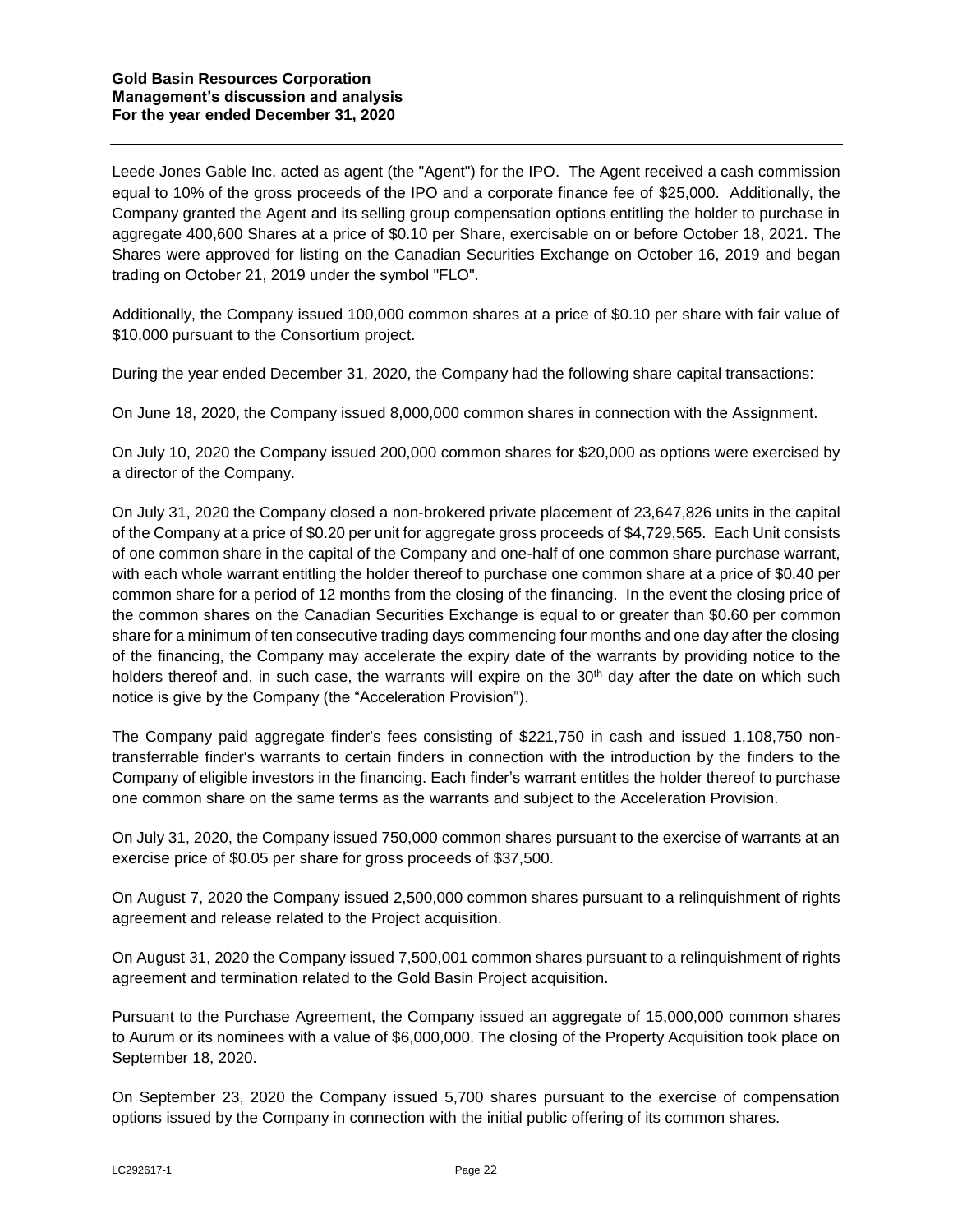On October 19, 2020 the company issued 15,000 common shares pursuant to the exercise of compensation options.

## **Stock Options**

For the 12 months ended December 31, 2020 the Company granted 6,100,000 stock options with a weighted average exercise price of \$0.36. At the period end there were 6,700,000 options outstanding with and average exercise price of \$0.46 and an average remaining life of 2.8 years.

On March 9, 2021, the Company granted a further 600,000 incentive stock options to directors, consultants, and management with an exercise price of \$0.35 per share for a period of three years from the date of grant.

### **Warrants**

For the 12 months ended December 31, 2020 the Company issued 12,932,663 share purchase warrants an average weighted exercise price of \$0.19. At the period end there were 19,504,563 warrants outstanding with a weighted average price of \$0.28 and an average remaining life of 0.59 years

Subsequent to year end, the Company issued an aggregate of 400,001 common shares pursuant to the exercise of warrants for gross proceeds of \$20,000.

### **Commitments and Contingencies**

Company has no material or significant commitments or contingencies other than certain royalty payments, common share issuances and exploration expenditures related to the Gold Basin Project.

### **Related Party Transactions**

Related parties consist of companies owned by executive officers and directors. The Company enters into transactions with Matalia Investments Ltd. (a company owned by the former CEO/director) for rent, management fees and membership dues. The Company pays accounting fees to Lotz CPA Inc., a company owned by a former director.

Parties are considered to be related if one party has the ability, directly or indirectly, to control the other party or exercise significant influence over the other party in making financial and operating decisions. Related parties may be individuals or corporate entities. A transaction is considered to be a related party transaction when there is a transfer of resources or obligations between related parties.

The Company had incurred the following key management personnel cost from related parties:

|                      | 2020      | 2019   |
|----------------------|-----------|--------|
|                      |           |        |
| Share-based payments | 1,454,435 | 32,551 |
| Management fees      | 204,515   |        |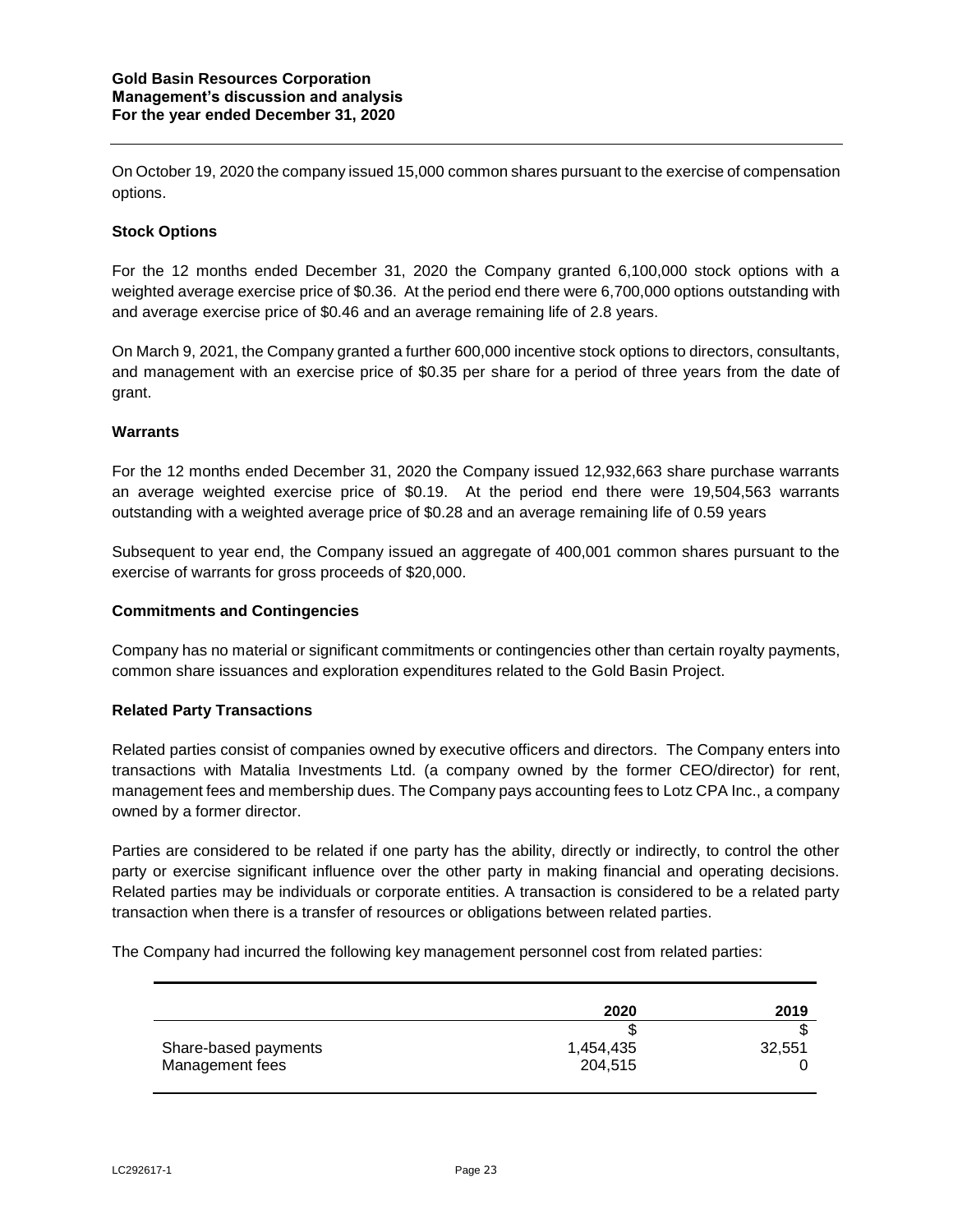During the year ended December 31, 2020, the Company paid management fees of \$42,000 (2019 - \$10,000) and rent of \$9,000 (2019 - \$9,000) to the former Chief Executive Officer and President of the Company.

During the year ended December 31, 2020, the Company paid the former Chief Financial Officer ("CFO") a total fee of \$32,000 (2019 - \$nil) and professional accounting fees of \$19,828 (2019 - \$nil).

During the year ended December 31, 2020, the Company incurred \$332,724 (2019 - \$51,317) in legal fees and \$nil (2019 - \$34,000) in share issuance costs from a firm controlled by the family member of a former director and officer identified as a key management personnel. In addition, accounts payable includes \$nil (2019 - \$1,787) due to the firm.

### **Off Balance Sheet Transactions**

The Company has no off-balance-sheet transactions.

### **Proposed Transactions**

The Company has no proposed transactions to report.

#### **Critical Accounting Estimates**

Please refer to the December 31, 2020 audited financial statements on [www.sedar.com](http://www.sedar.com/) for critical accounting estimates.

### **FINANCIAL INSTRUMENTS**

International Financial Reporting Standards 7, *Financial Instruments: Disclosures*, establishes a fair value hierarchy that reflects the significance of the inputs used in making the measurements. The fair value hierarchy has the following levels:

Level 1 - quoted prices (unadjusted) in active markets for identical assets or liabilities;

Level 2 - inputs other than quoted prices included in Level 1 that are observable for the asset or liability, either directly (i.e., as prices) or indirectly (i.e., derived from prices); and

Level 3 - inputs for the asset or liability that are not based on observable market data (unobservable inputs).

#### Fair Value of Financial Instruments

The Company's financial assets include cash and are classified as Level 1. The carrying value of these instruments approximates their fair values due to the relatively short periods of maturity of these instruments.

Assets measured at fair value on a recurring basis were presented on the Company's statements of financial position as at December 31, 2020 are as follows:

|                                           | Fair Value Measurements Using |             |  |  |  |  |
|-------------------------------------------|-------------------------------|-------------|--|--|--|--|
| Quoted Prices in<br><b>Active Markets</b> | Significant<br>Other          | Significant |  |  |  |  |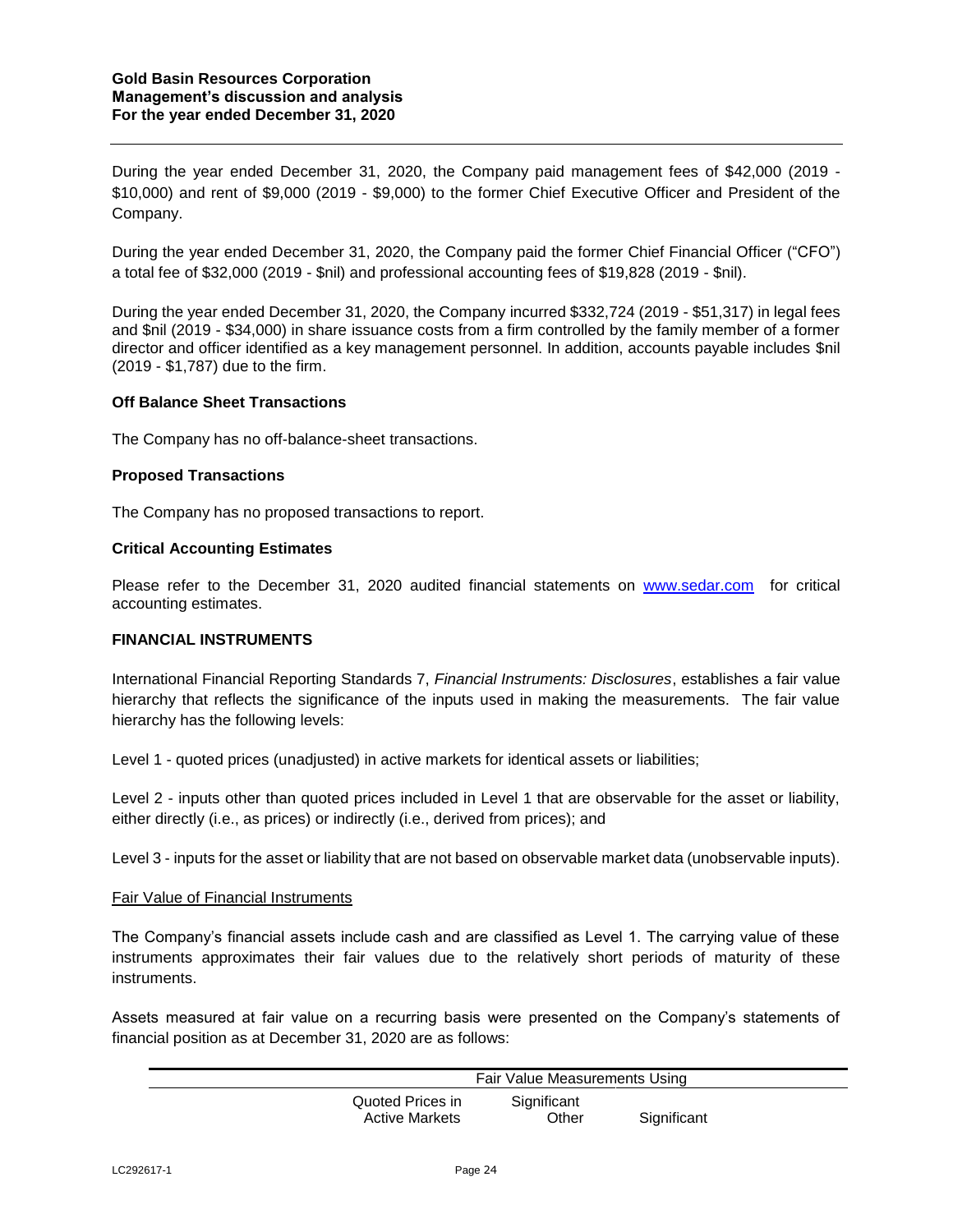|      | For Identical<br><b>Instruments</b><br>(Level 1) | Observable<br>Inputs<br>(Level 2) | Unobservable<br>Inputs<br>(Level 3) | Total     |
|------|--------------------------------------------------|-----------------------------------|-------------------------------------|-----------|
|      | ѡ                                                | Ψ                                 | Φ                                   |           |
| Cash | 2,208,496                                        | $\blacksquare$                    | $\,$                                | 2,208,496 |

#### *Fair value*

The fair value of the Company's financial instruments approximates their carrying value as at December 31, 2020 because of the demand nature or short‐term maturity of these instruments.

#### *Financial risk management objectives and policies*

The Company's financial instruments include cash and accounts payable. The risks associated with these financial instruments and the policies on how to mitigate these risks are set out below. Management manages and monitors these exposures to ensure appropriate measures are implemented on a timely and effective manner.

### (i) *Currency risk*

The Company is exposed to foreign currency risk on fluctuations related to cash, leases, due from related parties and accounts payable and accrued liabilities that are denominated in AU dollars. 10% fluctuations in the AU dollar against the Canadian dollar have affected comprehensive loss for the year by approximately  $$14,664$  (2019 – \$nil).

### (ii) *Interest rate risk*

The Company is exposed to interest rate risk on the variable rate of interest earned on bank deposits. The fair value interest rate risk on bank deposits is insignificant as the deposits are short‐term.

The Company has not entered into any derivative instruments to manage interest rate fluctuations.

#### (iii) *Credit risk*

Credit risk is the risk of loss associated with the counterparty's inability to fulfill its payment obligations. Financial instruments that potentially subject the Company to concentrations of credit risks consist principally of cash. To minimize the credit risk the Company places these instruments with a high-quality financial institution.

#### (iv) *Liquidity risk*

In the management of liquidity risk of the Company, the Company maintains a balance between continuity of funding and the flexibility through the use of borrowings. Management closely monitors the liquidity position and expects to have adequate sources of funding to finance the Company's projects and operations.